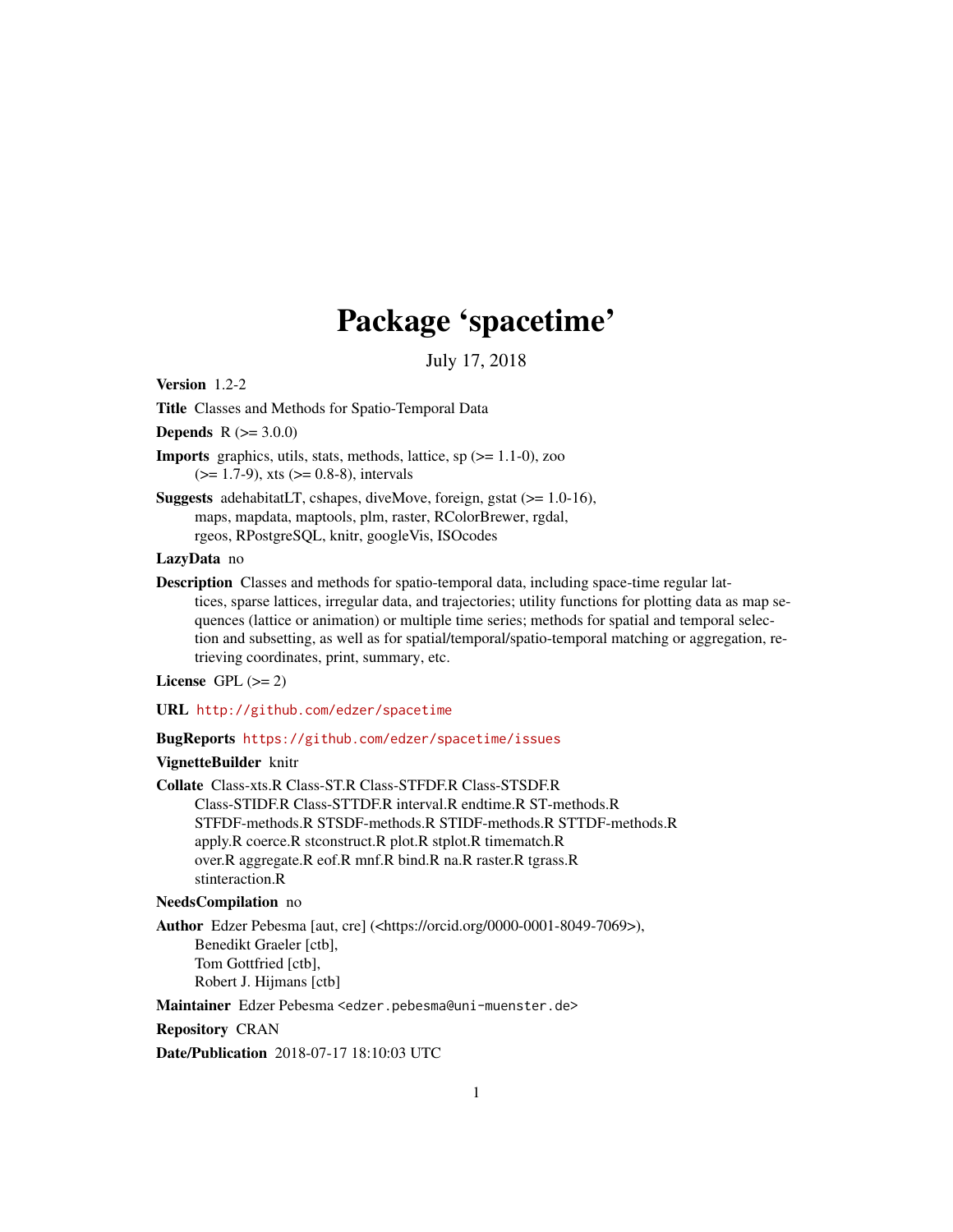# <span id="page-1-0"></span>R topics documented:

|       |        | $\overline{2}$ |
|-------|--------|----------------|
|       |        | 3              |
|       |        | $\overline{4}$ |
|       | fires  | 5              |
|       |        | 6              |
|       |        | - 8            |
|       |        |                |
|       |        |                |
|       |        |                |
|       |        |                |
|       |        |                |
|       |        |                |
|       |        |                |
|       |        |                |
|       |        |                |
|       | stplot |                |
|       |        |                |
|       |        |                |
|       |        |                |
|       |        |                |
|       |        |                |
|       |        |                |
| Index |        | 34             |
|       |        |                |

air *Air quality data, rural background PM10 in Germany, daily averages 1998-2009*

# Description

Air quality data obtained from the airBase European air quality data base. Daily averages for rural background stations in Germany, 1998-2009. In addition, NUTS1 regions (states, or Bundeslaender) for Germany to illustrate spatial aggregation over irregular regions.

# Usage

data(air)

# Note

see vignette on overlay and spatio-temporal aggregation in this package; the vignette on using google charts shows where the ISO\_3166\_2\_DE table comes from.

#### Author(s)

.

air quality data compiled for R by Benedict Graeler; NUTS1 level data obtained from http://www.gadm.org/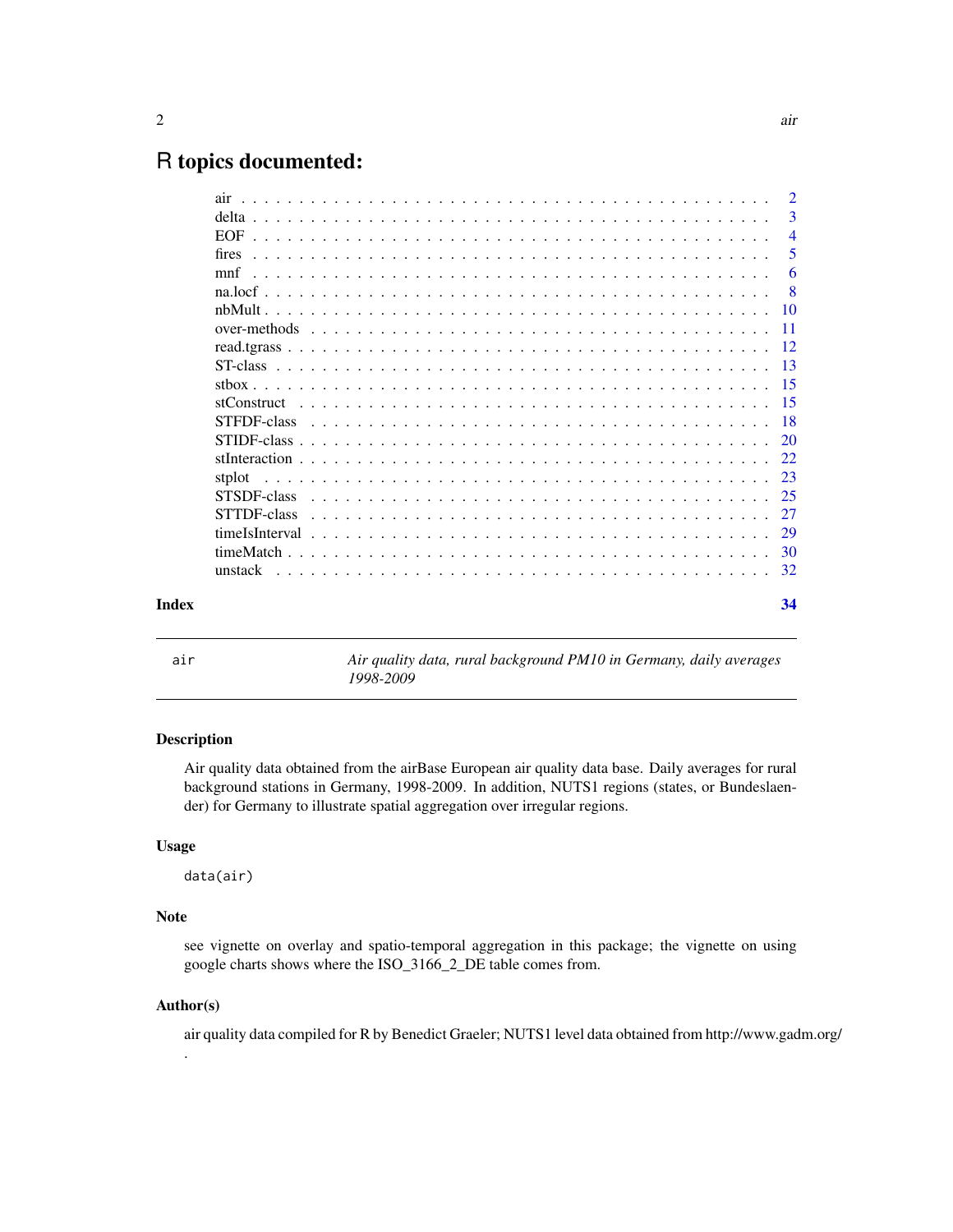#### <span id="page-2-0"></span>delta anno 2008, a set anno 2008, a set anno 2008, a set anno 2008. Tha set anno 2008, a set anno 2008, a set

# References

http://acm.eionet.europa.eu/databases/airbase

#### Examples

```
data(air)
rural = STFDF(stations, dates, data.frame(PM10 = as.vector(air)))
# how DE was created from DE_NUTS1:
if (require(rgeos))
DE = gUnionCascaded(DE_NUTS1)
```
<span id="page-2-1"></span>delta *find default time interval end points when intervals are regular*

# Description

find default time interval end points when intervals are regular

# Usage

delta(x)

# Arguments

x object of class xts, or of another class that can be coerced into POSIXct;

# Details

to find the interval size for the last observation (which has no next observation), x needs to be at least of length 2.

#### Value

sequence of POSIXct time stamps, indicating the end of the time interval, given by the next observation in x. The last interval gets the same width of the one-but-last interval.

# Author(s)

Edzer Pebesma

# References

http://www.jstatsoft.org/v51/i07/

```
x = as.POSIXct("2000-01-01") + (0:9) * 3600delta(x)
```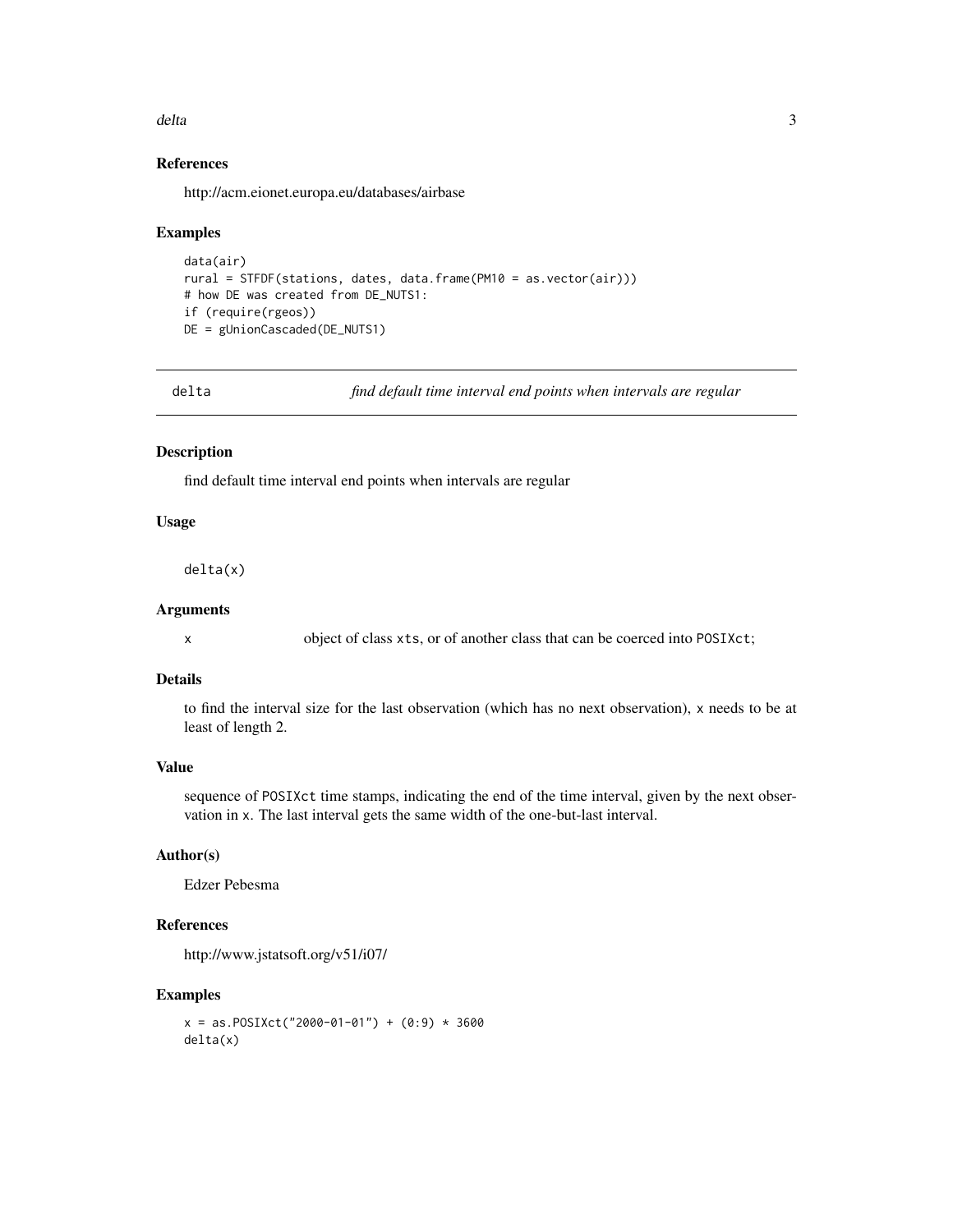# <span id="page-3-0"></span>EOF *Compute spatial or temporal empirical orthogonal function (EOF)*

# Description

Compute spatial or temporal empirical orthogonal function (EOF)

# Usage

```
eof(x, how = c("spatial", "temporal"), returnEOS = TRUE, ...)EOF(x, how = c("spatial", "temporal"), returnPredictions = TRUE, ...)
```
#### Arguments

| X                 | object of class STFDF                                                                                                                                                                                                                                                    |
|-------------------|--------------------------------------------------------------------------------------------------------------------------------------------------------------------------------------------------------------------------------------------------------------------------|
| how               | character; choose "spatial" or "temporal" mode                                                                                                                                                                                                                           |
| returnE0Fs        | logical; if TRUE, the eigenvectors (EOFs) are returned in the form of a Spatial<br>or xts object; if FALSE, the object returned by promp is returned, which can<br>be printed, or from which a summary can be computed; see examples.                                    |
| returnPredictions |                                                                                                                                                                                                                                                                          |
|                   | logical; if TRUE, the functions are returned (i.e., predicted principle compo-<br>nents, or PC scores); if FALSE, the object returned by promp is returned, which<br>can be printed, or from which a summary can be computed; see examples (dep-<br>recated, see below). |
| $\cdot$           | arguments passed on to function promp; note that scale.=TRUE needs to be<br>specified to obtain EOFs based on correlation (default: covariance)                                                                                                                          |

# Value

In spatial mode, the appropriate Spatial\* object. In temporal mode, an object of class xts.

#### Note

EOF is deprecated: it mixes up spatial and temporal EOFs, and returns projections (PC scores) instead of EOFs (eigenvectors); to compute EOFs, use eof.

```
if (require(gstat)) {
data(wind)
library(sp)
wind.loc$y = as.numeric(char2dms(as.character(wind.loc[["Latitude"]])))
wind.loc$x = as.numeric(char2dms(as.character(wind.loc[["Longitude"]])))
coordinates(wind.loc) = -x+yproj4string(wind.loc) = "+proj=longlat +datum=WGS84"
```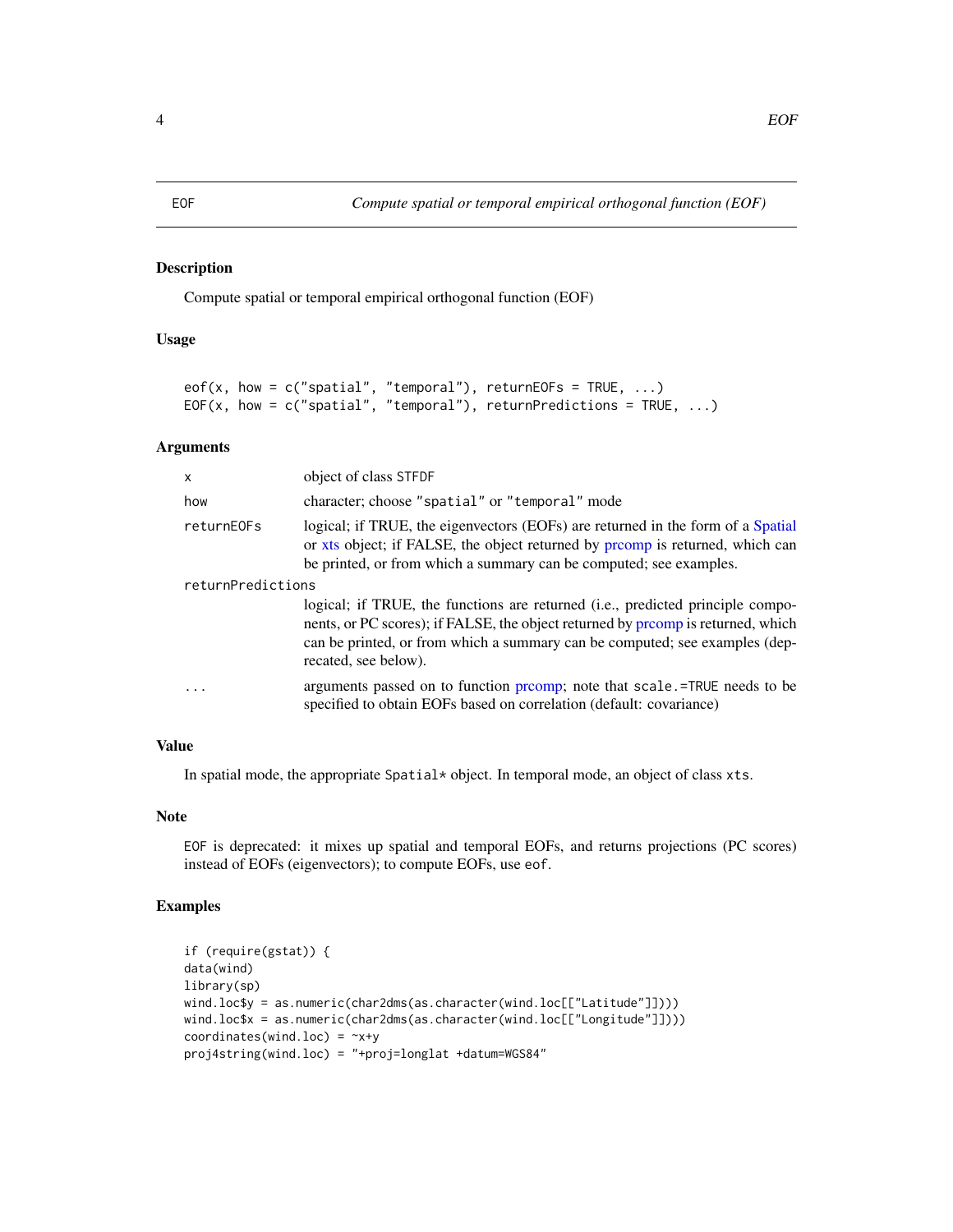```
# match station order to names in wide table:
stations = 4:15wind.loc = wind.loc[match(names(wind[stations]), wind.loc$Code),]
row.names(wind.loc) = wind.loc$Station
wind$time = ISOdate(wind$year+1900, wind$month, wind$day, 0)
space = list(values = names(wind)[stations])
wind.st = stConstruct(wind[stations], space, wind$time, SpatialObj = wind.loc)
# select firt 500 time steps, to limit run time:
wind.st = wind.st[, 1:500]wind.eof.1 = eof(wind.st)
wind.eof.2 = eof(wind.st, "temporal")
wind.eof.1.PCs = eof(wind.st, returnEOFs = FALSE)
eof(wind.st, "temporal", returnEOFs = FALSE)
summary(eof(wind.st, returnEOFs = FALSE))
summary(eof(wind.st, "temporal", returnEOFs = FALSE))
plot(eof(wind.st, "temporal", returnEOFs = FALSE))
}
```
fires *Northern Los Angeles County Fires*

# **Description**

Wildfire occurrences in Northern Los Angeles County, California between 1976 and 2000. The spatial units are in scaled feet, taken from the NAD 83 state-plane coordinate system. One unit is equivalent to 100,000 feet or 18.9 miles. The times for the points were produced by the date package and represent the number of days since January 1, 1960.

#### Usage

data(fires)

#### Format

A data frame with 313 observations with day of occurrence, x and y coordinates.

# Author(s)

Roger Peng, taken from (non-CRAN) package ptproc,

<http://www.biostat.jhsph.edu/~rpeng/software/index.html>;

example code by Roger Bivand.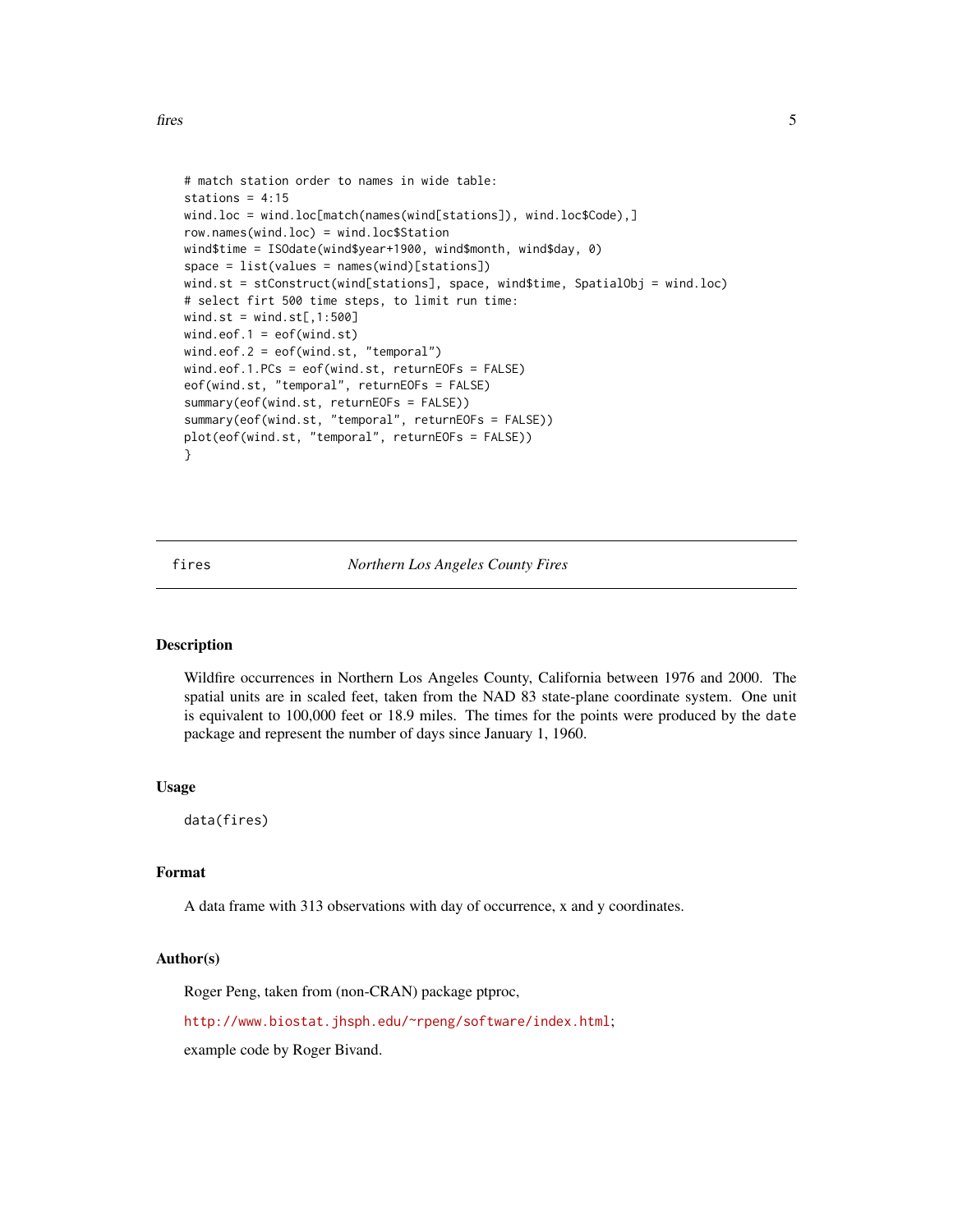# Examples

```
data(fires)
fires$X <- fires$X*100000
fires$Y <- fires$Y*100000
library(sp)
coordinates(fires) <- c("X", "Y")
proj4string(fires) <- CRS("+init=epsg:2229 +ellps=GRS80")
dates <- as.Date("1960-01-01")+(fires$Time-1)
Fires <- STIDF(as(fires, "SpatialPoints"), dates, data.frame(time=fires$Time))
if (require(rgdal)) {
  library(maptools)
  library(mapdata)
  m <- map("county", "california", xlim=c(-119.1, -117.5),
  ylim=c(33.7, 35.0), plot=FALSE)
  cc <- spTransform(map2SpatialLines(m,
   proj4string=CRS("+proj=longlat +datum=WGS84 +no_defs +ellps=WGS84")),
CRS("+init=epsg:2229 +ellps=GRS80"))
  plot(cc, xlim=c(6300000, 6670000), ylim=c(1740000, 2120000))
  plot(slot(Fires, "sp"), pch=3, add=TRUE)
  stplot(Fires, sp.layout=list("sp.lines", cc))
}
```
#### mnf *Generic mnf method*

#### Description

Compute mnf from spatial, temporal, or spatio-temporal data

# Usage

```
mnf(x, \ldots)## S3 method for class 'matrix'
mnf(x, ..., Sigma.Noise, use = "complete.obs")
## S3 method for class 'mts'
mnf(x, ..., use = "complete.obs")## S3 method for class 'zoo'
mnf(x, ..., use = "complete.obs")## S3 method for class 'SpatialPixelsDataFrame'
mnf(x, ..., use = "complete.obs")## S3 method for class 'SpatialGridDataFrame'
m\int f(x, \ldots, Sigma.Noise, use = "complete.obs")## S3 method for class 'RasterStack'
mnf(x, ..., use = "complete.obs")## S3 method for class 'RasterBrick'
mnf(x, ..., use = "complete.obs")## S3 method for class 'STSDF'
mnf(x, ..., use = "complete.obs", mode = "temporal")
```
<span id="page-5-0"></span>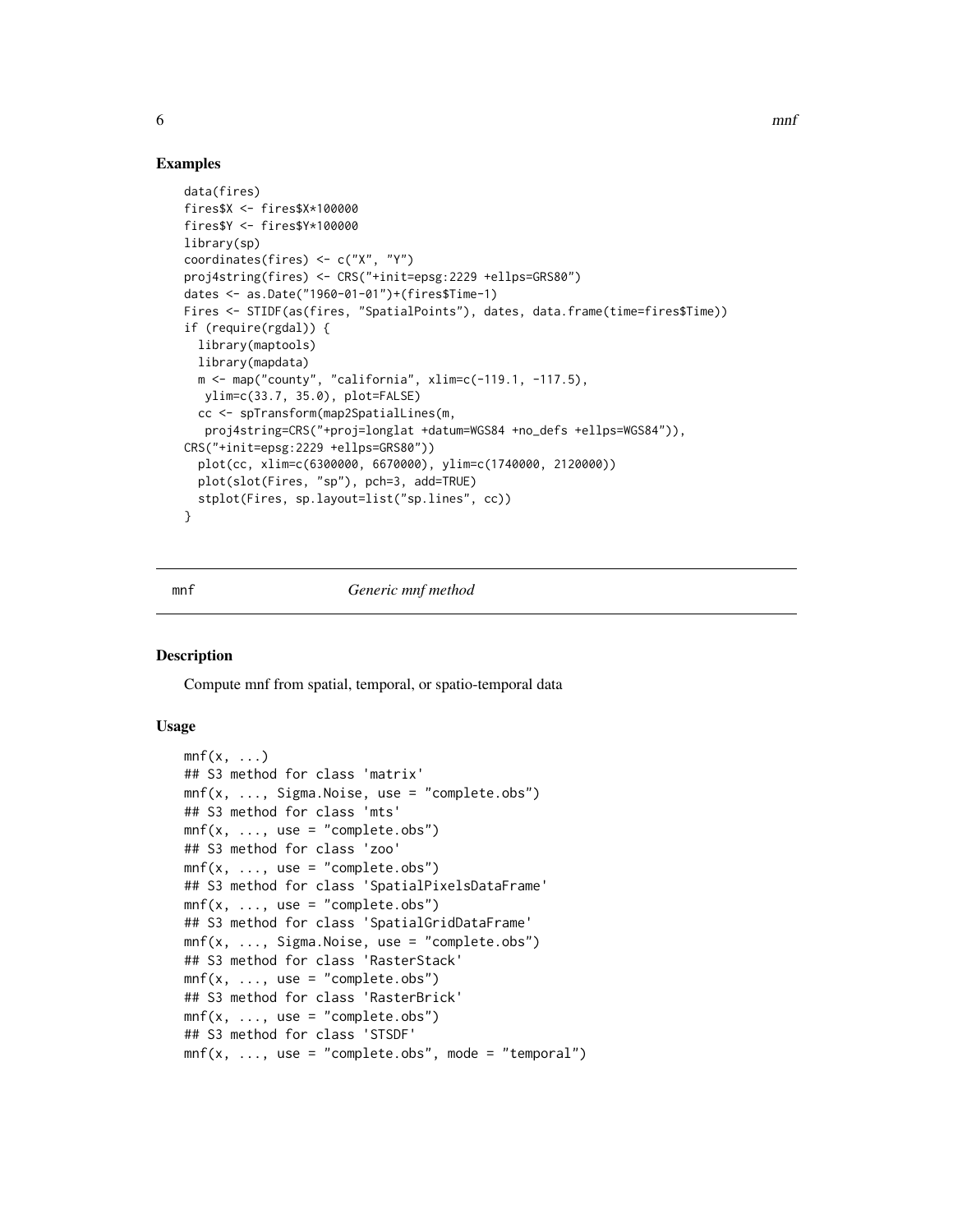#### <span id="page-6-0"></span> $m$ nf 7

```
## S3 method for class 'STFDF'
m\{x, \ldots, use = "complete.obs", mode = "temporal")
```
# Arguments

| X           | object for which an mnf method is available                                                                                                |
|-------------|--------------------------------------------------------------------------------------------------------------------------------------------|
| $\cdots$    | ignored                                                                                                                                    |
| Sigma.Noise | Noise covariance matrix; when missing, estimated from the data by using the<br>covariance of lag-one spatial or temporal differences (MAF) |
| use         | method to deal with missing values when computing covariances; see cov                                                                     |
| mode        | for ST objects: if "temporal", compute covariances in time dimension, if "spatial",<br>compute them in spatial dimension.                  |

# Details

Uses MAF (Min/max Autocorrelation Factors) to estimate the noise covariance. This implementation estimates the noise covariance by  $0.5Cov(Z(s)-Z(s+\Delta))$ , so that eigenvalues can be directly interpreted as approximate estimates of the noice covariance.

# Value

object of class (c("mnf", "prcomp"); see [prcomp.](#page-0-0) Additional elements are values, containing the eigenvalues.

# See Also

http://r-spatial.org/r/2016/03/09/MNF-PCA-EOF.html

```
# temporal data:
set.seed(13531) # make reproducible
s1 = \arima.sim(list(max = rep(1,20)), 500)s2 = \text{arima.sim}(list(ma = rep(1, 20)), 500)s3 = \text{arima.sim}(list(ma = rep(1, 20)), 500)s3 = s3 + rnorm(500, sd = 10)d = \text{cbind}(s1, s2, s3)plot(d)
m = mnf(d)m
summary(m)
plot(predict(m))
# spatial example:
## Not run:
library(sp)
grd = SpatialPoints(expand.grid(x=1:100, y=1:100))gridded(grd) = TRUE
fullgrid(grd) = TRUE
pts = spsample(grd, 50, "random")
```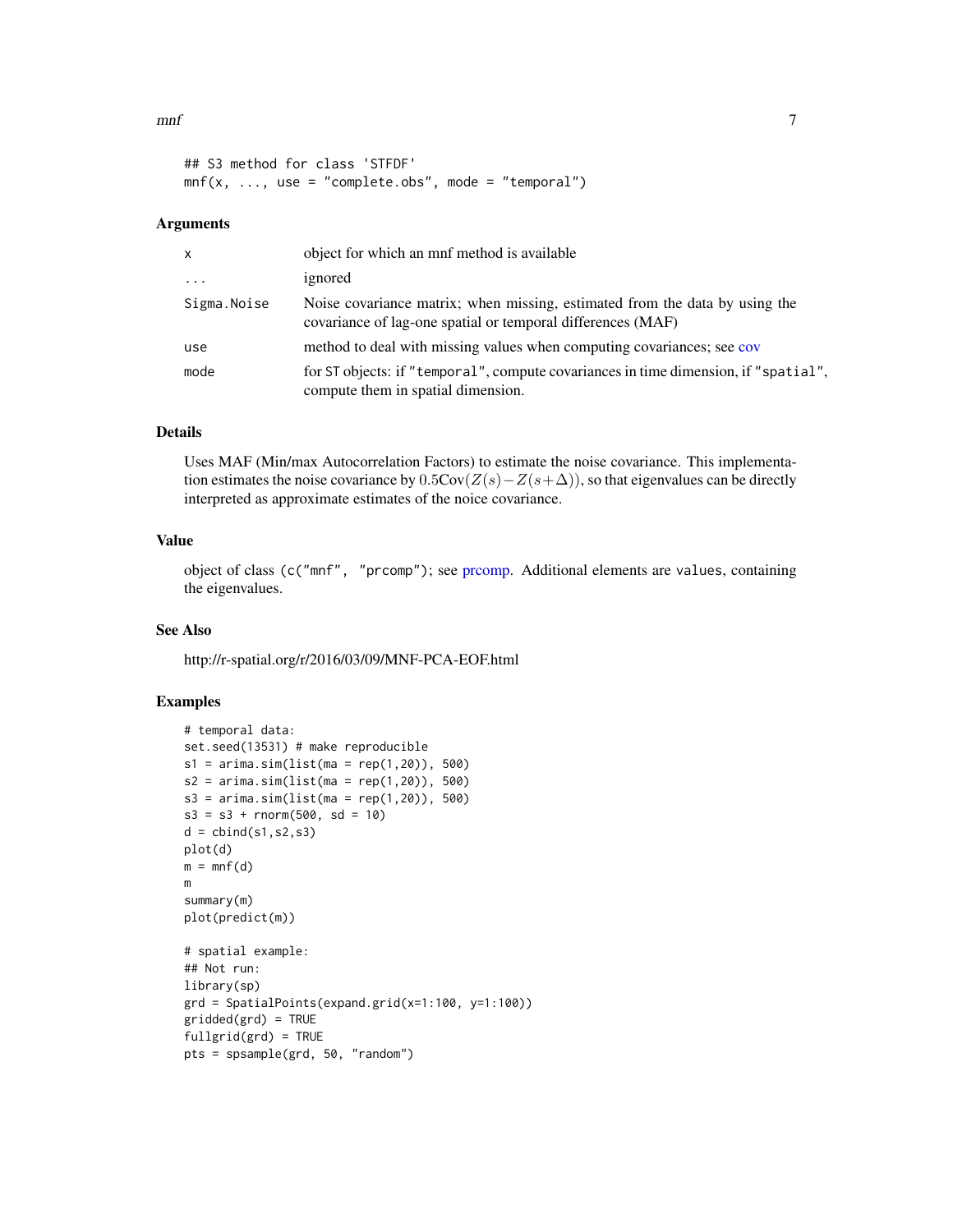```
pts$z = rnorm(50)library(gstat)
v = vgm(1, "Sph", 90)
out = krige(z<sup>-1</sup>, pts, grd, v, nmax = 20, nsim = 4)out[[3]] = 0.5 * out[[3]] + 0.5 * norm(1e4)out[[4]] = rnorm(1e4)spplot(out, as.table = TRUE)
m = mnf(out)m
summary(m)
## End(Not run)
if (require(gstat)) {
 data(wind)
 library(sp)
 wind.loc$y = as.numeric(char2dms(as.character(wind.loc[["Latitude"]])))
 wind.loc$x = as.numeric(char2dms(as.character(wind.loc[["Longitude"]])))
 coordinates(wind.loc) = -x+yproj4string(wind.loc) = "+proj=longlat +datum=WGS84"
 # match station order to names in wide table:
 stations = 4:15wind.loc = wind.loc[match(names(wind[stations]), wind.loc$Code),]
 row.names(wind.loc) = wind.loc$Station
 wind$time = ISOdate(wind$year+1900, wind$month, wind$day, 0)
 space = list(values = names(wind)[stations])
wind.st = stConstruct(wind[stations], space, wind$time, SpatialObj = wind.loc, interval = TRUE)
 m = m\int(\text{wind}.\text{st})m
 plot(m)
 stplot(predict(m), mode = "tp")
}
```
<span id="page-7-1"></span>na.locf *replace NA attribute values; disaggregation time series*

#### <span id="page-7-2"></span>Description

replace NA attribute values in time series, using last or next observation, or using (temporal) interpolation, and disaggregation

#### Usage

```
## S3 method for class 'STFDF'
na.locf(object, na.rm = FALSE, ...)
## S3 method for class 'STFDF'
na.approx(object, x = time(object), xout, ..., na.rm = TRUE)
## S3 method for class 'STFDF'
na.splitne(object, x = time(object), xout, ..., na.rm = TRUE)
```
<span id="page-7-0"></span>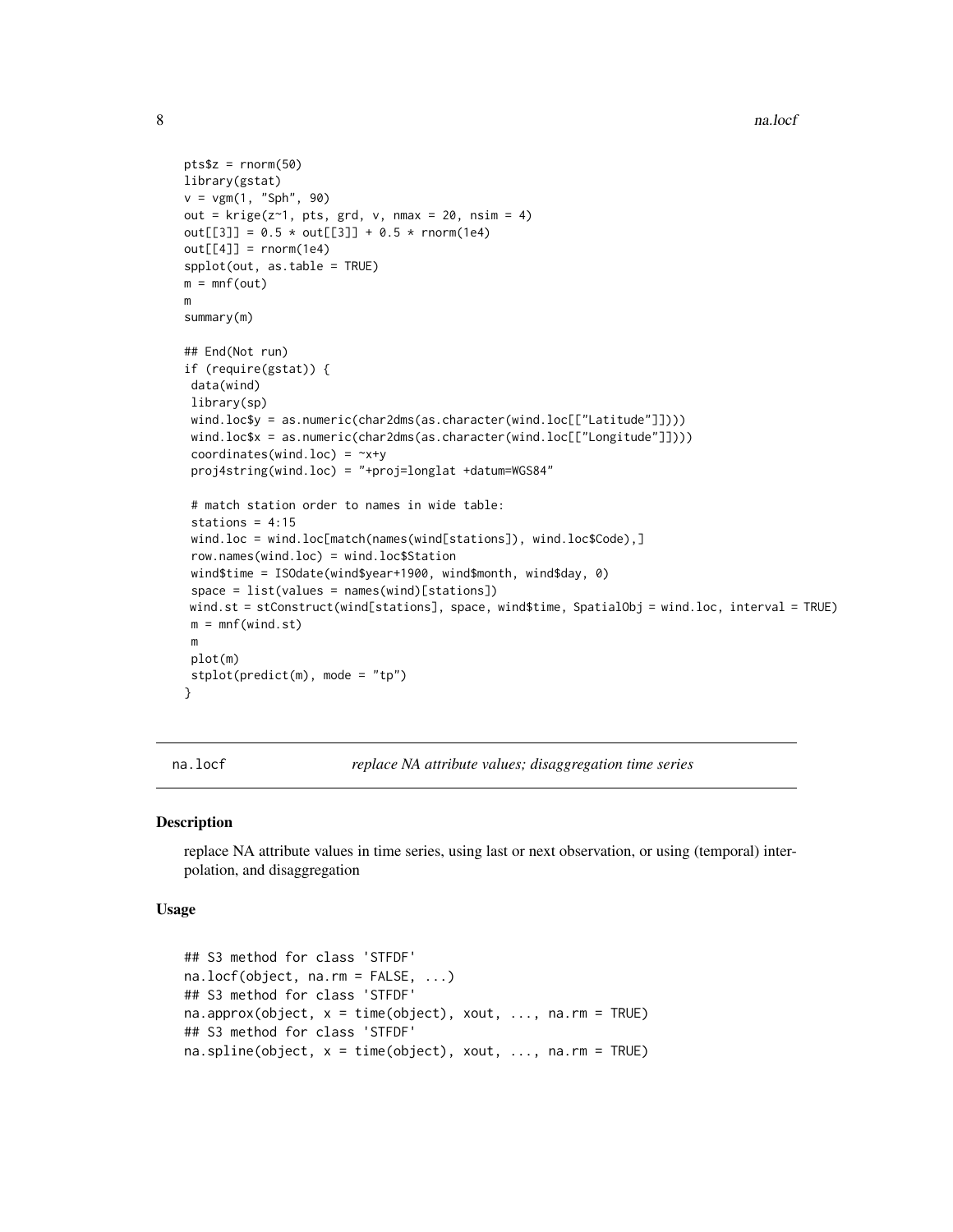#### <span id="page-8-0"></span>na.locf 9

#### **Arguments**

| object       | object of class STFDF, with potentially NA values                                          |
|--------------|--------------------------------------------------------------------------------------------|
| na.rm        | logical; need non-replaced NA values be removed?                                           |
| $\mathsf{x}$ | times at which observations are taken; should not be modified                              |
| xout         | if present, new times at which the time series should be approximated (disag-<br>gregated) |
| $\cdots$     | passed on to underlying zoo functions; see details                                         |

# Details

details are found in [na.locf,](#page-7-1) [na.approx,](#page-7-2) [na.spline.](#page-7-2)

#### Value

object of class STFDF, with NA values replaced.

#### Author(s)

Edzer Pebesma

# References

http://www.jstatsoft.org/v51/i07/

```
# toy example:
library(sp)
pts = SpatialPoints(cbind(c(\emptyset,1),c(\emptyset,1)))
Sys.setenv(TZ="GMT")
tm = seq(as.POSIXct("2012-11-25"), as.POSIXct("2012-11-30"), "1 day")
df = data. frame(a = c(NA, NA, 2, 3, NA, NA, NA, 2, NA, NA, 4, NA), b = c(NA, 2, 3, 4, 5, 1, 2, NA, NA, NA, NA, 3))
x = STFDF(pts, tm, df)
as(x, "xts")
as(na.locf(x), "xts")
as(na.locf(x, fromLast = TRUE), "xts")as(na.locf(na.locf(x), fromLast = TRUE), "xts")
# drops first record:
as(na.append(x[,,1]), "xts")
# keep it:
cbind(as(na.approx(x[,,1], na.rm=FALSE), "xts"),
as(na.approx(x[,,2]), "xts"))
cbind(as(na.spline(x[,,1]), "xts"),
as(na.splitne(x[,,2]), "xts"))
#disaggregate:
xout = seq(start(x), end(x), "6 hours")as(na.append(x[,,1], xout = xout), "xts")as(na.splitne(x[,,1], xout = xout), "xts")as(na.splitne(x[,,2], xout = xout), "xts")
```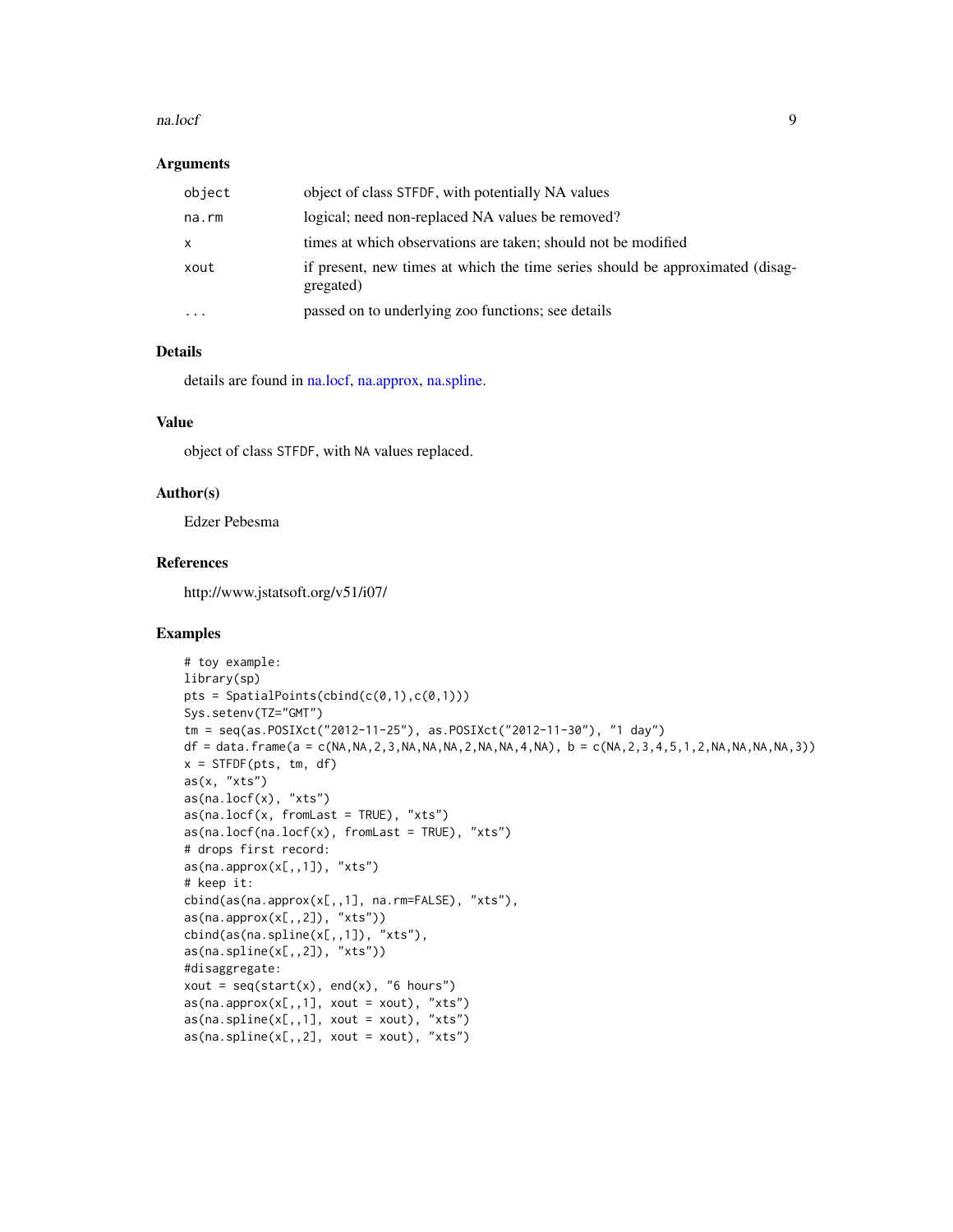```
# larger/real data:
data(air)
rural = STFDF(stations, dates, data.frame(PM10 = as.vector(air)))
# fill NA's with last non-NA
r = na.locf(rural)
# sample (NOT aggregate) to monthly:
m = seq(start(rural), end(rural), "1 month")
stplot(na.approx(rural[1:20,"2003::2005"], xout = m), mode = 'ts')
```
nbMult *convert a spatial nb object to a matching STF object*

#### Description

convert a spatial nb object to a matching STF object

#### Usage

 $nbMult(nb, st, addT = TRUE, addST = FALSE)$ 

#### Arguments

| nb    | object of class nb (see package spdep), which is valid for the spatial slot of object<br>st: length(nb) should equal length(st@sp) |
|-------|------------------------------------------------------------------------------------------------------------------------------------|
| st    | object of class STF                                                                                                                |
| addT  | logical; should temporal neighbours be added?                                                                                      |
| addST | logical; should spatio-temporal neighbours be added?                                                                               |

# Details

if both addT and addST are false, only spatial neighbours are added for each time replicate.

details are found in

Giovana M. de Espindola, Edzer Pebesma, Gilberto C\^amara, 2011. Spatio-temporal regression models for deforestation in the Brazilian Amazon. STDM 2011, The International Symposium on Spatial-Temporal Analysis and Data Mining, University College London - 18th-20th July 2011.

# Value

object of class nb

# Author(s)

Edzer Pebesma

<span id="page-9-0"></span>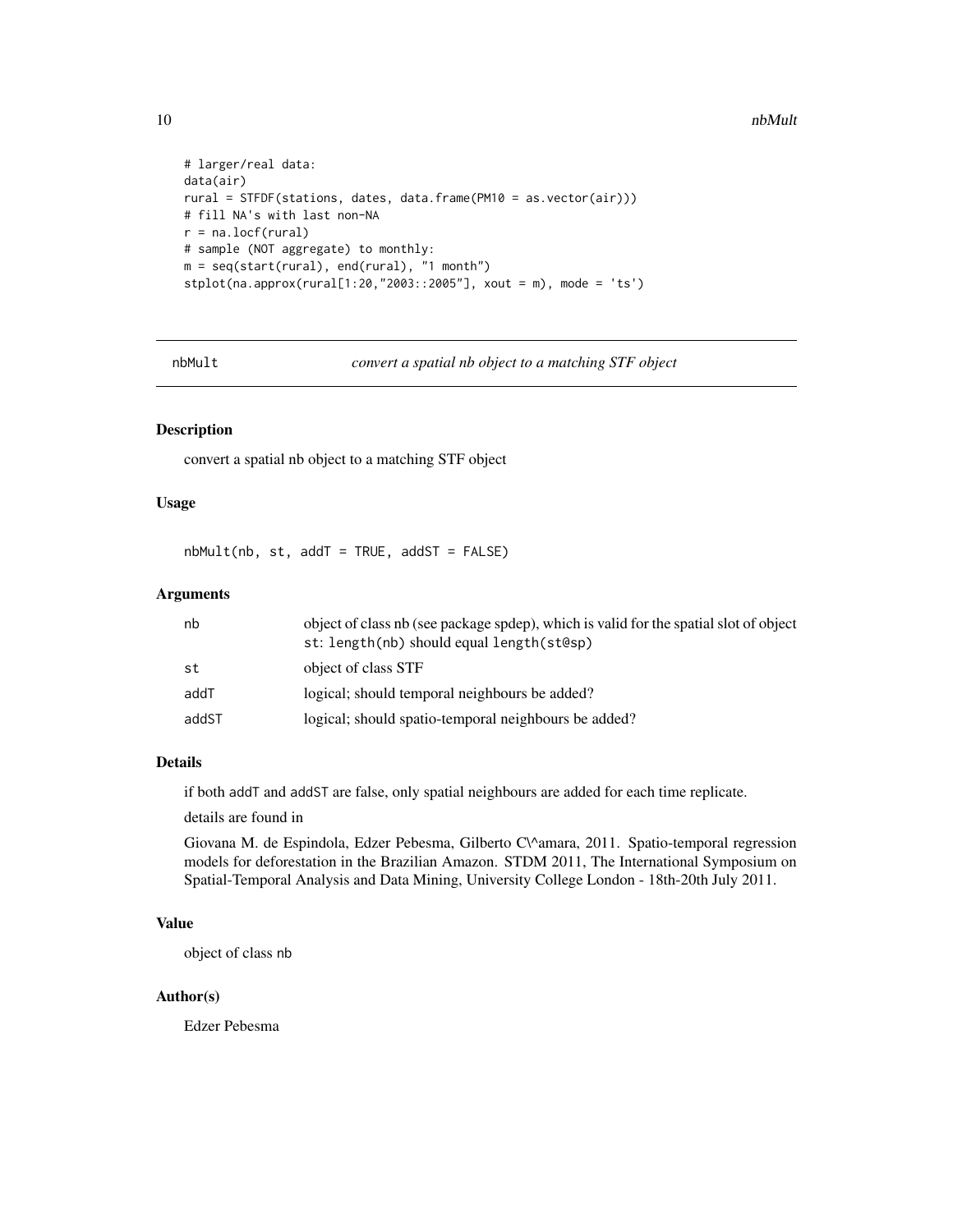<span id="page-10-0"></span>

# <span id="page-10-1"></span>Description

consistent spatio-temporal overlay for STF, STS and STI objects, as well as their \*DF counterpart: retrieves the indexes or attributes from one geometry at the spatio-temporal points of another

#### Usage

```
## S4 method for signature 'STF,STF'
over(x, y, returnList = FALSE, fn = NULL, ...)
## S4 method for signature 'xts,xts'
over(x, y, returnList = FALSE, fn = NULL, ...)
## S4 method for signature 'ST'
aggregate(x, by, FUN, ..., simply = TRUE)
```
# Arguments

| $\mathsf{x}$ | geometry (S/T locations) of the queries                                                                                                                                                                                                                                                                                                                                    |
|--------------|----------------------------------------------------------------------------------------------------------------------------------------------------------------------------------------------------------------------------------------------------------------------------------------------------------------------------------------------------------------------------|
| У            | layer from which the geometries or attributes are queried                                                                                                                                                                                                                                                                                                                  |
| returnList   | logical; determines whether a list is returned, or an index vector                                                                                                                                                                                                                                                                                                         |
| fn           | (optional) a function; see value                                                                                                                                                                                                                                                                                                                                           |
| by           | geometry over which attributes in x are aggregated (this can be a Spatial*<br>geometry, or a ST* geometry), or temporal aggregation, such as "month", "10<br>minutes", or a function such as as yearmon; see aggregate.zoo. In case x is of<br>class STFDF, argument by may be "time" or "space", in which cases aggregation<br>over all time or all space is carried out. |
| <b>FUN</b>   | aggregation function                                                                                                                                                                                                                                                                                                                                                       |
| simplify     | boolean; if TRUE, and space or time dimensions can be dropped, the simpler<br>(Spatial or xts) object will be returned                                                                                                                                                                                                                                                     |
|              | arguments passed on to function fn or FUN                                                                                                                                                                                                                                                                                                                                  |

#### Value

an object of length length(x), or a data.frame with number of rows equal to length(x). If returnList is FALSE, a vector with indices of y for each geometry (point, grid cell centre, polygon or lines x time point) in x. if returnList is TRUE, a list of length length $(x)$ , with list element i the vector of indices of the geometries in y that correspond to the \$i\$-th geometry in x.

The aggregate method for ST objects aggregates the attribute values of x over the geometry (space, time, or space-time) of by, using aggregation function FUN.

For the matching of time intervals, see [timeMatch.](#page-29-1)

For setting, or retrieving whether time represents intervals, see [timeIsInterval.](#page-28-1)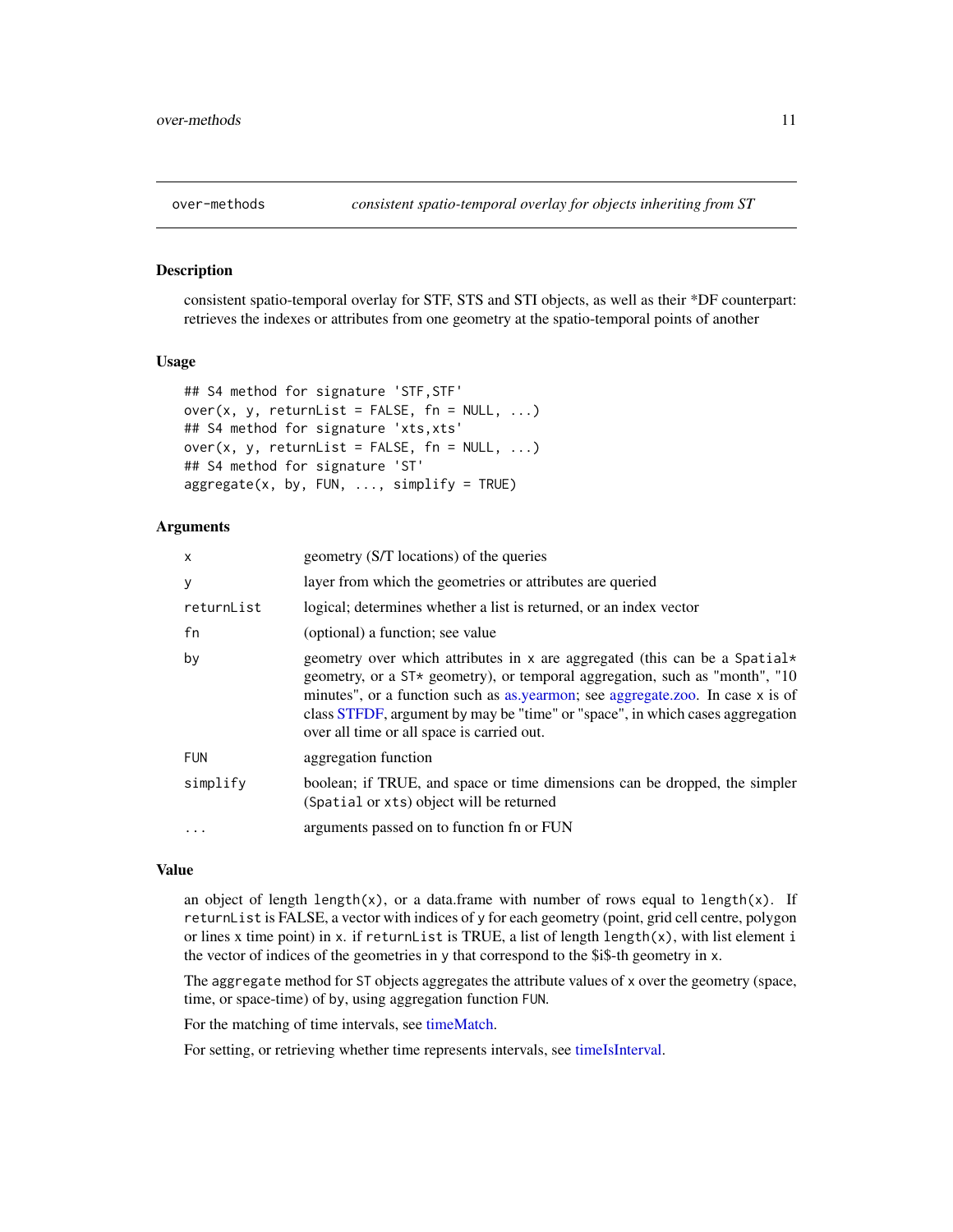# Methods

 $x = "STF", y = "STF"$ 

 $x = "xts", y = "xts"$  finds the row index of the instance or interval of time instances of x matching to y. Only if  $timeIsInterval(x) == TRUE$ , intervals are sought. In that case, time intervals start at the time instance of a record, and end at the next. The last time interval length is set to the interval length of the one-but-last (non-zero) interval. In case of a single time instance for y, its interval is right-open.

#### Note

See also [over;](#page-10-1) methods intersecting SpatialLines with anything else, or SpatialPolygons with SpatialPolygons, need rgeos to be loaded first.

# Author(s)

Edzer Pebesma, <edzer.pebesma@uni-muenster.de>

#### References

http://www.jstatsoft.org/v51/i07/

#### See Also

[over;](#page-10-1) vignette('sto'), vignette('over'), [timeMatch,](#page-29-1) [timeIsInterval](#page-28-1)

read.tgrass *read or write tgrass (time-enabled grass) files*

# Description

read or write tgrass (time-enabled grass) files

#### Usage

```
read.tgrass(fname, localName = TRUE, useTempDir = TRUE, isGeoTiff = TRUE)
write.tgrass(obj, fname, ...)
```
# **Arguments**

| logical; if TRUE, fname is a local file, else it is a the full path name to the file |
|--------------------------------------------------------------------------------------|
|                                                                                      |
|                                                                                      |
|                                                                                      |
|                                                                                      |
|                                                                                      |

<span id="page-11-0"></span>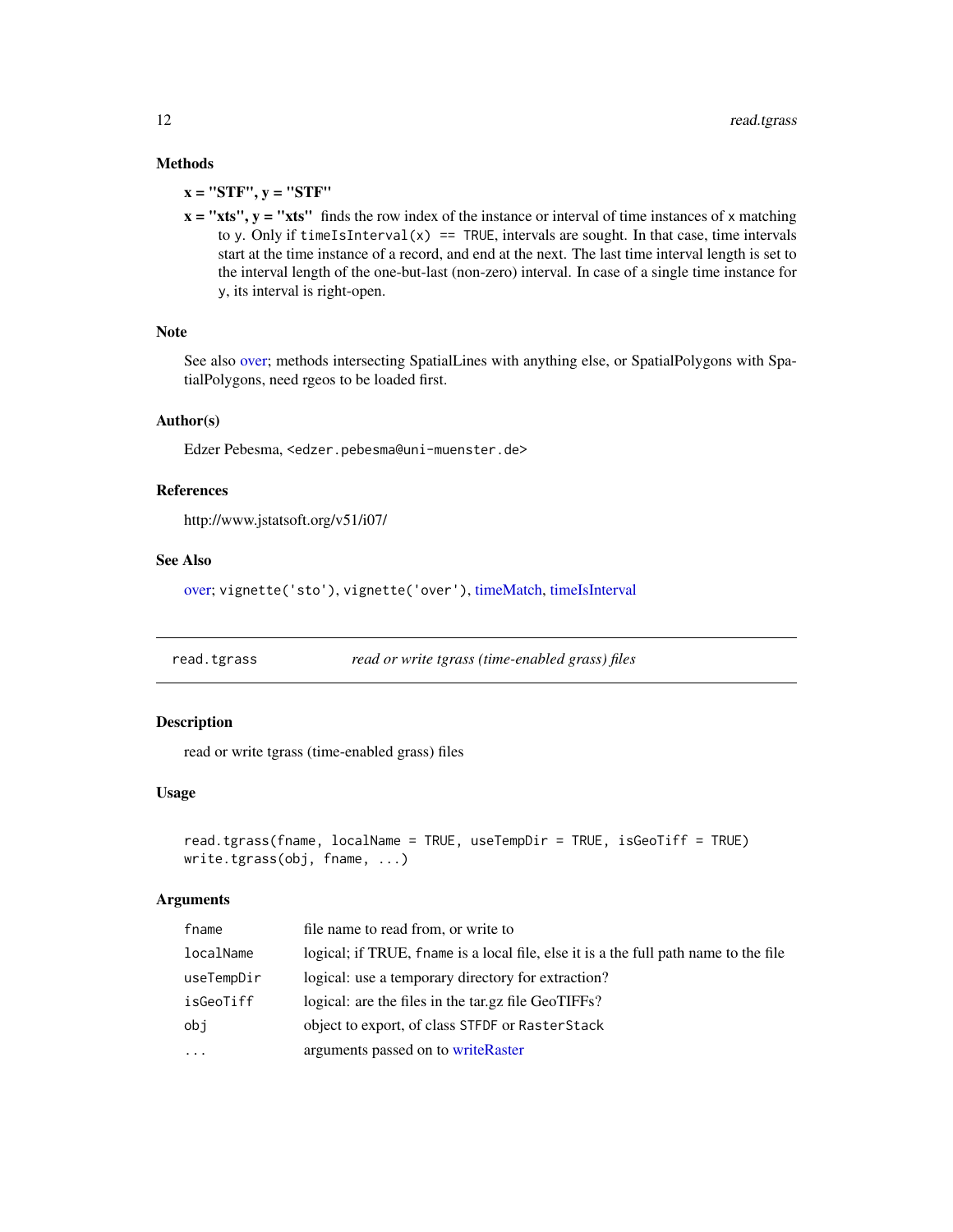#### <span id="page-12-0"></span>ST-class 13

# Details

The tgrass format is a gzip'ed tar file (.tar.gz) that has geotiff files (with suffix .tif), and three files (list.txt, proj.txt and init.txt) describing the file names and time slices, coordinate reference system, and dimensions

#### Value

read.tgrass returns an object of class RasterStack, writegrass returns nothing

# Author(s)

Edzer Pebesma; time-enabled grass by Soeren Gebbert

# References

http://dx.doi.org/10.1016/j.envsoft.2013.11.001

# Examples

```
## Not run:
library(spacetime)
r = read.tgrass("precipitation_1950_2011_yearly.tar.gz", useTempDir = FALSE)
write.tgrass(r, "myfile.tar.gz")
```
## End(Not run)

<span id="page-12-2"></span>ST-class *Class "ST"*

# <span id="page-12-1"></span>Description

An abstract class from which useful spatio-temporal classes are derived

# Usage

ST(sp, time, endTime)

# Arguments

| sp      | an object deriving from class Spatial, such as a SpatialPoints or SpatialPolygons                                                                                                |
|---------|----------------------------------------------------------------------------------------------------------------------------------------------------------------------------------|
| time    | an object of class xts, or a time vector (currently: Date, POSIXct, timeDate,<br>yearmon and yeargtr; are supported; see xts); in the latter case, it should be in<br>time order |
| endTime | vector of class POSIXct holding end points of time intervals                                                                                                                     |

# Objects from the Class

Objects of this class are not meant to be useful; only derived classes can be meaningful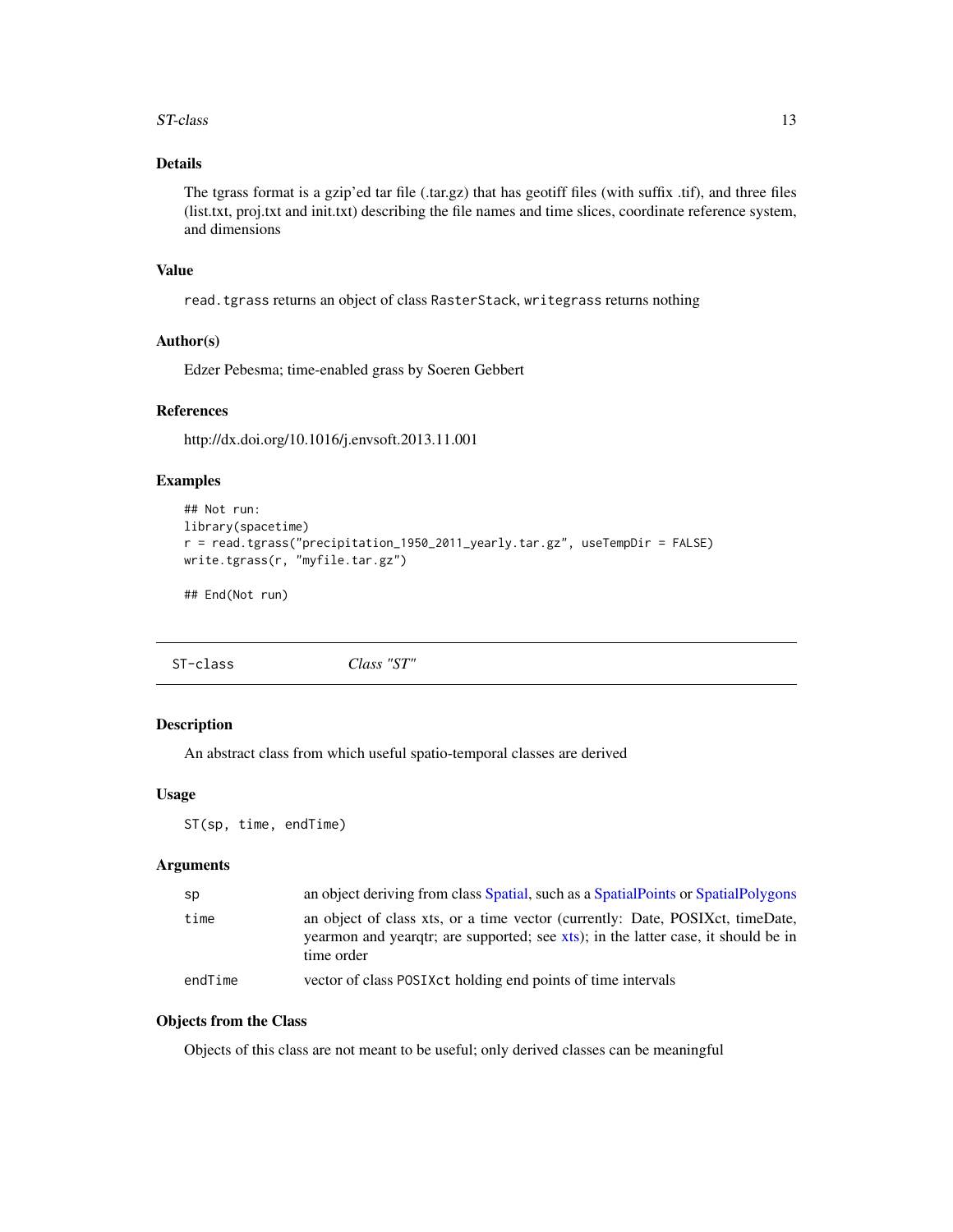# Slots

sp: Object deriving from class "Spatial"

time: Object of class "xts"

# Methods

 $[[$  signature(obj = "ST"): retrieves the attribute element

 $$ signalure(obj = "ST")$ : retrieves the attribute element

 $[[\leftarrow$  signature(obj = "ST"): sets or replaces the attribute element

\$<- signature(obj = "ST"): sets or replaces the attribute element

### Note

argument (and object slot) sp can be pure geometry, or geometry with attributes. In the latter case, the geometries are kept with the sp slot, and only replicated (when needed) on coercion to the long format, with as.data.frame.

Slot time needs to be of class xts; if a time or date vector is passed as argument to SP, it will be converted into an xts object.

When endTime is missing, an error is thrown.

ST is meant as a super-class, and is not to be used for representing data, similar to Spatial in the sp package.

#### Author(s)

Edzer Pebesma, <edzer.pebesma@uni-muenster.de>

#### References

http://www.jstatsoft.org/v51/i07/

```
time = as.Date('2008-01-01')+1:2
library(sp)
sp = SpatialPoints(cbind(c(0,1),c(0,1)))ST(sp, time, delta(time))
```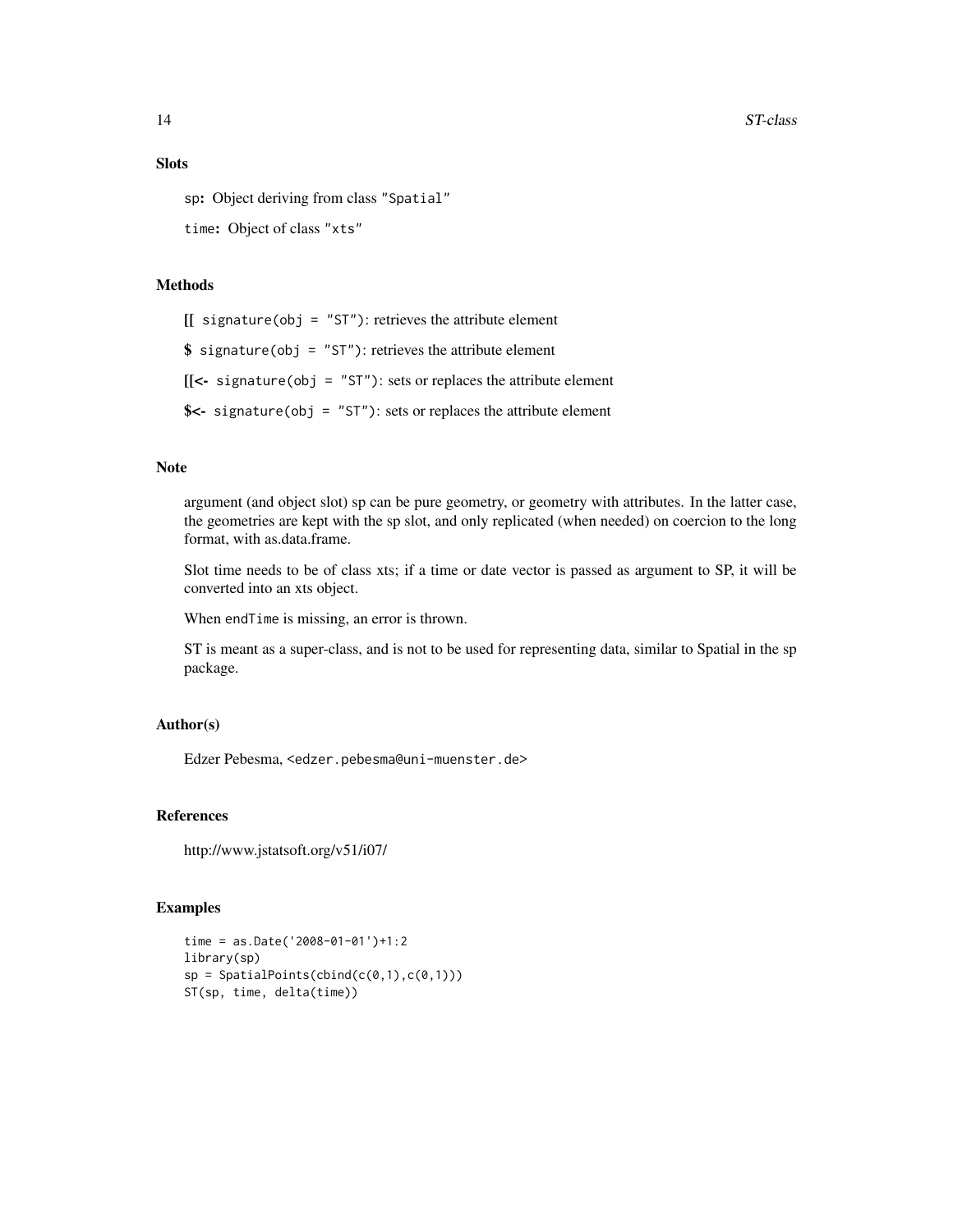<span id="page-14-0"></span>

# <span id="page-14-1"></span>Description

obtain ranges of space and time coordinates

#### Usage

stbox(obj) bbox(obj)

# Arguments

obj object of a class deriving from ST

# Value

stbox returns a data.frame, with three columns representing x-, y- and time-coordinates, and two rows containing min and max values. bbox gives a matrix with coordinate min/max values, compatible to [bbox](#page-14-1)

# Methods

stbox signature( $x = "ST"$ ): obtain st range from object

stConstruct *create ST\* objects from long or wide tables*

# Description

create ST\* objects from long or wide tables

#### Usage

```
stConstruct(x, space, time, SpatialObj = NULL, TimeObj = NULL,
crs = CRS(as.character(NA)), interval, endTime)
```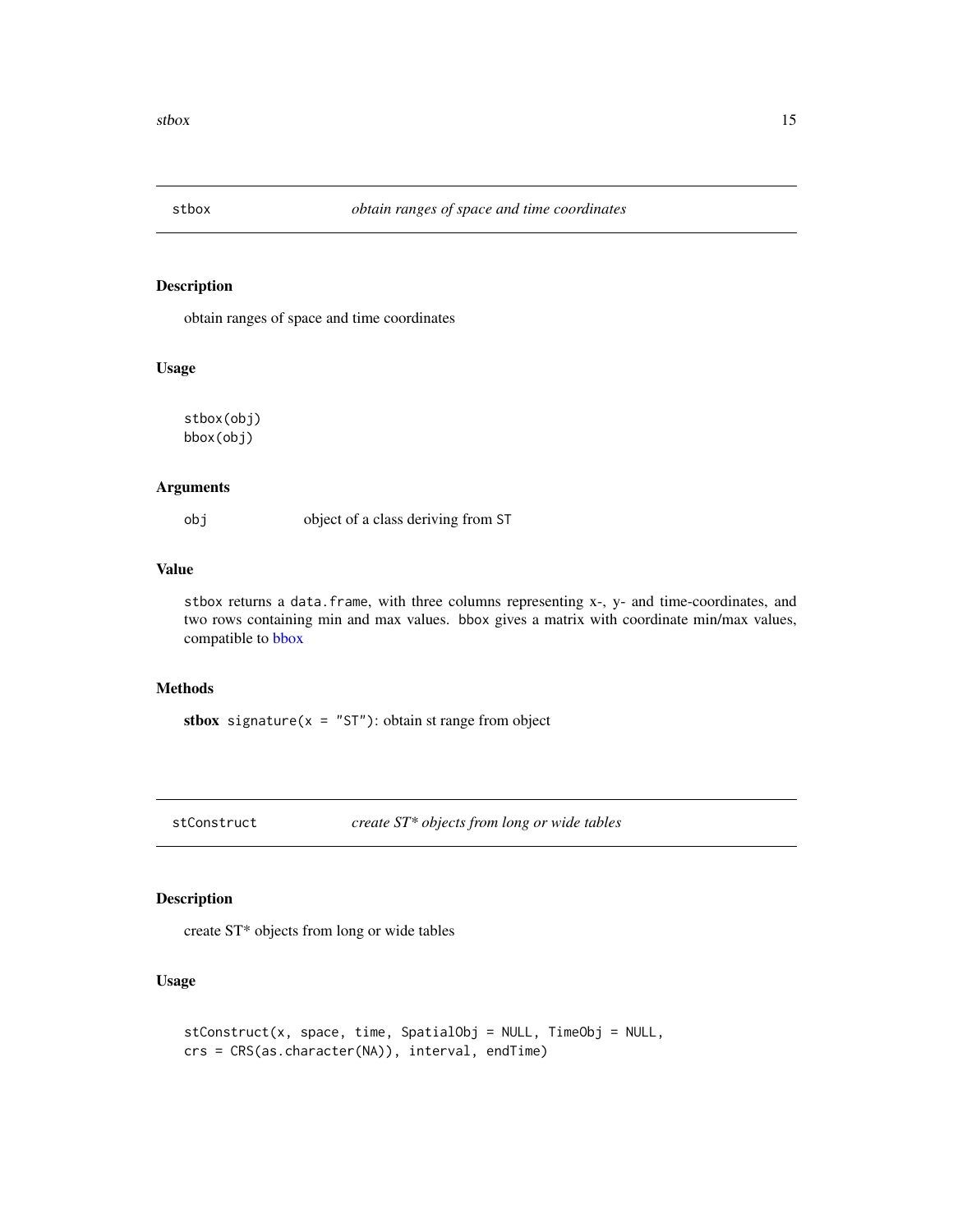# <span id="page-15-0"></span>Arguments

| X          | object of class matrix or data. frame, holding the long, space-wide or time-<br>wide table; see details.                                                                                                                                                                                                                                 |
|------------|------------------------------------------------------------------------------------------------------------------------------------------------------------------------------------------------------------------------------------------------------------------------------------------------------------------------------------------|
| space      | in case x is a long table, character or integer holding the column index in x where<br>the spatial coordinates are (if length(space) $==2$ ) or where the ID of the spatial<br>location is (if (length(space)==1). If $x$ is a space-wide table, a list with each<br>(named) list element a set of columns that together form a variable |
| time       | in case $x$ is a long table, character or integer indicating the column in $x$ with<br>times;                                                                                                                                                                                                                                            |
| SpatialObj | object of class Spatial-class, containing the locations of a time-wide table, or the<br>locations of a long table                                                                                                                                                                                                                        |
| TimeObj    | in case of space-wide table, object of class xts, containing the times for each of<br>the columns in a list element of space                                                                                                                                                                                                             |
| crs        | object of class CRS-class; only used when coordinates are in x and no CRS can<br>be taken from SpatialObj                                                                                                                                                                                                                                |
| interval   | logical; specifies whether time should reflect time instance (FALSE) or time<br>intervals (TRUE). If omitted, defaults values depend on the class                                                                                                                                                                                        |
| endTime    | vector of POSIXct, specifying (if present) the end points of observation time<br>intervals                                                                                                                                                                                                                                               |

#### Details

For examples, see below.

A long table is a data.frame with each row holding a single observation in space-time, and particular columns in this table indicate the space (location or location ID) and time.

A space-wide table is a table in which different columns refer to different locations, and each row reflects a particular observation time.

A time-wide table is a table where different times of a particular characteristic are represented as different colunns; rows in the table represent particular locations or location IDs.

# Value

Depending on the arguments, an object of class STIDF or STFDF.

# References

```
http://www.jstatsoft.org/v51/i07/
```
# Examples

```
# example 0: construction of STFDF from long table:
library(maps)
states.m = map('state', plot=FALSE, fill=TRUE)
IDs <- sapply(strsplit(states.m$names, ":"), function(x) x[1])
```
library(maptools)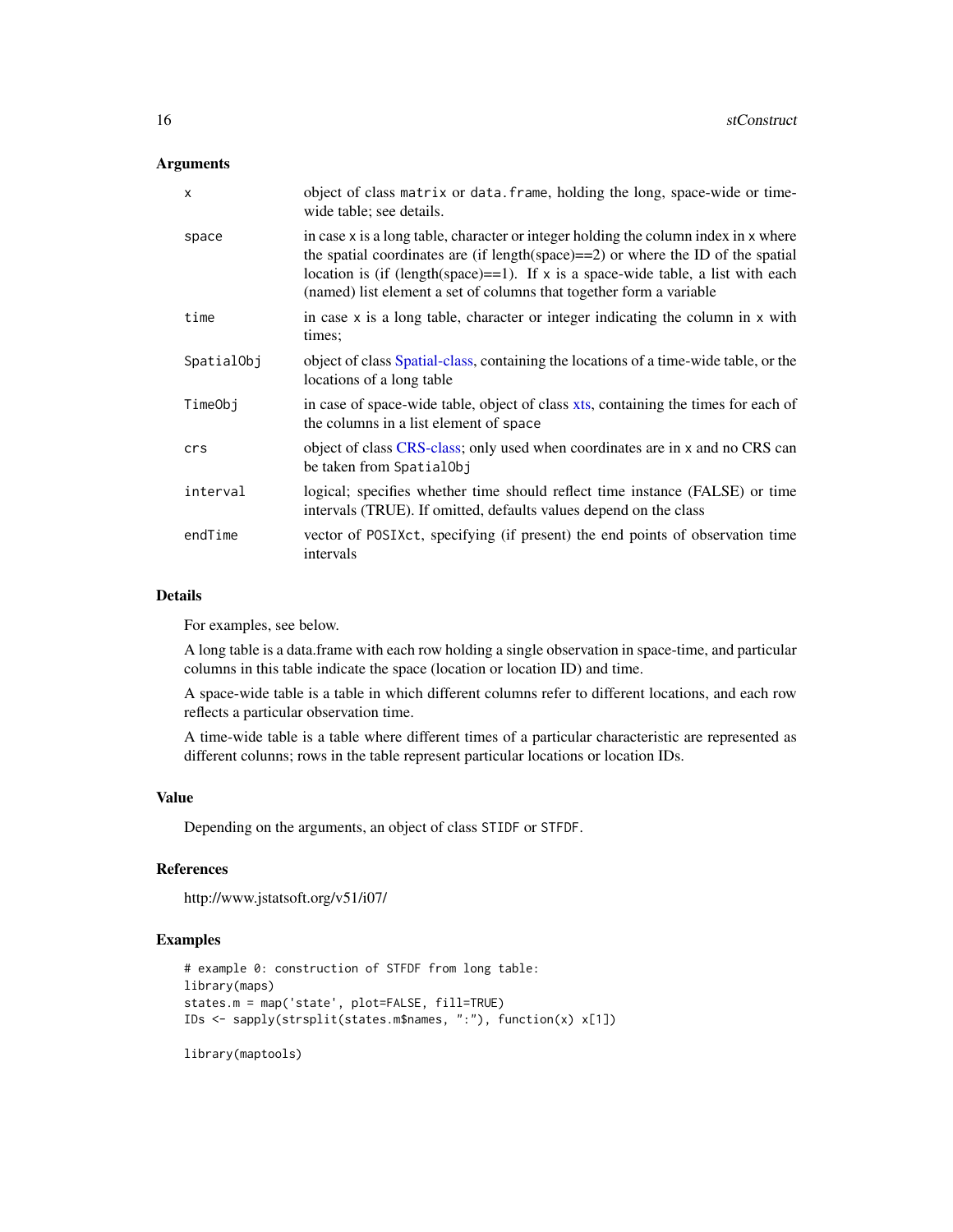```
states = map2SpatialPolygons(states.m, IDs=IDs)
library(plm)
data(Produc)
yrs = 1970:1986
t = as.POSIXct(paste(yrs, "-01-01", sep=""), tz = "GMT")# deselect District of Columbia, polygon 8, which is not present in Produc:
Produc.st = STFDF(states[-8], t, Produc[(order(Produc[,2], Produc[,1])),])
# example 1: st from long table, with states as Spatial object:
# use Date format for time:
Produc$time = as.Date(paste(yrs, "01", "01", sep = "-"))
# take centroids of states:
xy = coordinates(states[-8])
Produc$x = xy[, 1]Produc$y = xy[, 2]
#using stConstruct, use polygon centroids for location:
x = stConstruct(Product, c("x", "y"), "time", interval = TRUE)class(x)
stplot(x[,,"unemp"])
# alternatively, pass states as SpatialObj:
Produc$state = gsub("TENNESSE", "TENNESSEE", Produc$state)
Produc$State = gsub("_", " ", tolower(Produc$state))
x = stConstruct(Produc, "State", "time", states[-8])
class(x)
all.equal(x, Produc.st, check.attributes = FALSE)
# stConstruct multivariable, time-wide
library(maptools)
fname = system.file("shapes/sids.shp", package="maptools")[1]
nc = readShapePoly(fname,
proj4string = CRS("+proj=longlat +datum=NAD27 +ellps=clrk66"))
timesList = list(
BIR=c("BIR74", "BIR79"), # sets of variables that belong together
NWBIR=c("NWBIR74", "NWBIR79"), # only separated by space
SID=c("SID74", "SID79")
)
t = as.Date(c("1974-01-01", "1979-01-01"))nc.st = stConstruct(as(nc, "data.frame"), geometry(nc), timesList,
TimeObj = t, interval = TRUE)
# stConstruct multivariable, space-wide
if (require(gstat)) {
data(wind)
wind.loc$y = as.numeric(char2dms(as.character(wind.loc[["Latitude"]])))
wind.loc$x = as.numeric(char2dms(as.character(wind.loc[["Longitude"]])))
coordinates(wind.loc) = -x+yproj4string(wind.loc) = "+proj=longlat +datum=WGS84"
# match station order to names in wide table:
stations = 4:15
```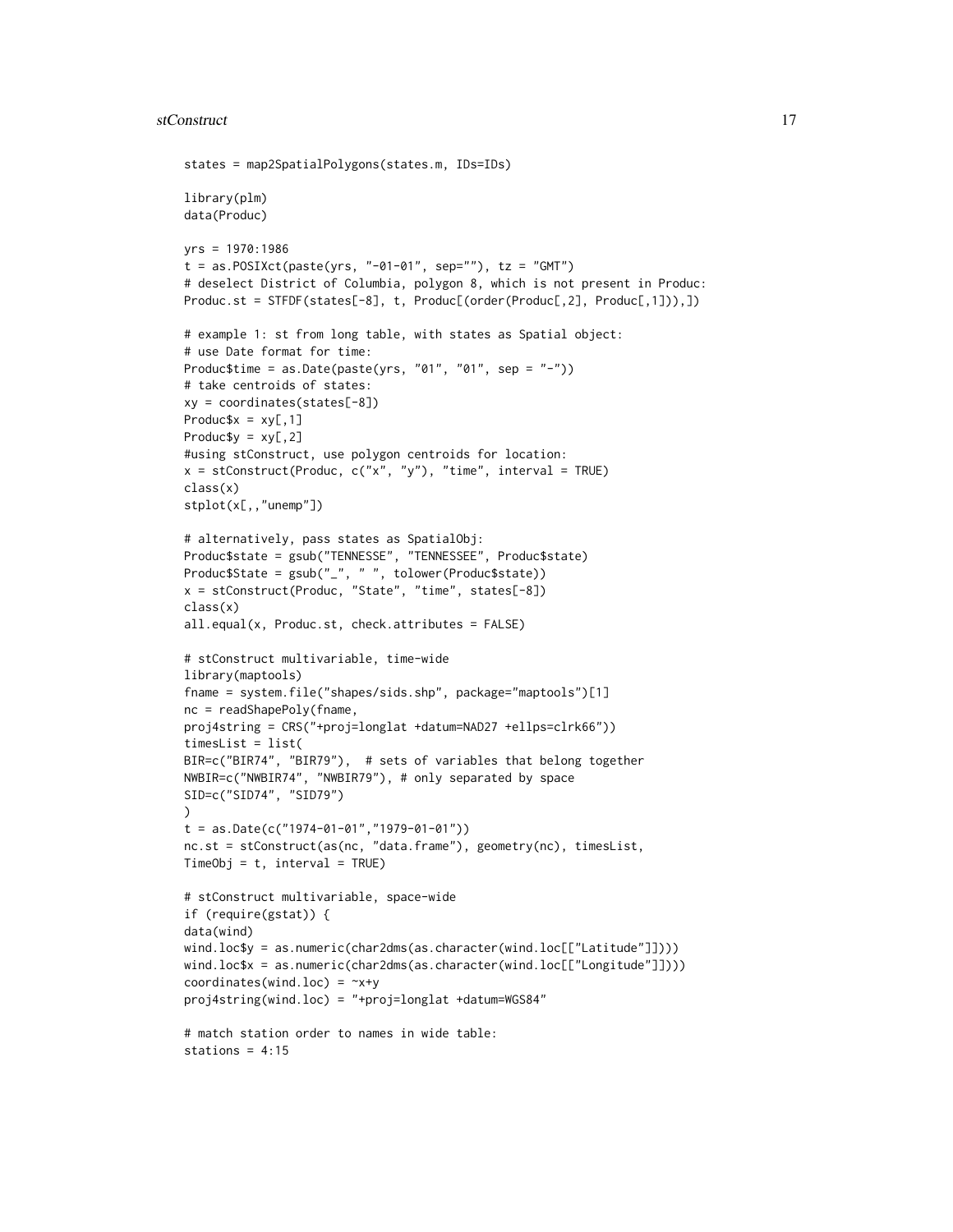```
wind.loc = wind.loc[match(names(wind[stations]), wind.loc$Code),]
row.names(wind.loc) = wind.loc$Station
# convert to utm zone 29, to be able to do interpolation in
# proper Euclidian (projected) space:
# create time variable
wind$time = ISOdate(wind$year+1900, wind$month, wind$day, 0)
w = STFDF(wind.loc, wind$time,
data.frame(values = as.vector(t(wind[stations]))))
space = list(values = names(wind)[stations])
wind.st = stConstruct(wind[stations], space, wind$time, SpatialObj = wind.loc, interval = TRUE)
all.equal(w, wind.st)
class(wind.st)
}
```
STFDF-class *Class "STFDF"*

# <span id="page-17-1"></span>Description

A class for spatio-temporal data with full space-time grid; for n spatial locations and m times, n x m observations are available

# Usage

```
STF(sp, time, endTime = delta(time))
 STFDF(sp, time, data, endTime = delta(time))
  ## S4 method for signature 'STFDF'
x[i, j, ..., drop = is(x, "STEP")## S4 method for signature 'STFDF,xts'
coerce(from, to, strict=TRUE)
  ## S4 method for signature 'STFDF,Spatial'
coerce(from, to)
```
#### Arguments

| sp           | object of class Spatial, having n elements                                                                                        |
|--------------|-----------------------------------------------------------------------------------------------------------------------------------|
| time         | object holding time information, of length m; see ST for details                                                                  |
| endTime      | vector of class POSIXct, holding end points of time intervals; by default, time<br>intervals equal the time step width, see delta |
| data         | data frame with $n \star m$ rows corresponding to the observations (spatial index mov-<br>ing fastest)                            |
| $\mathsf{x}$ | an object of class STFDF                                                                                                          |
| $\mathbf{i}$ | selection of spatial entities                                                                                                     |
| j            | selection of temporal entities (see syntax in package xts)                                                                        |
|              |                                                                                                                                   |

<span id="page-17-0"></span>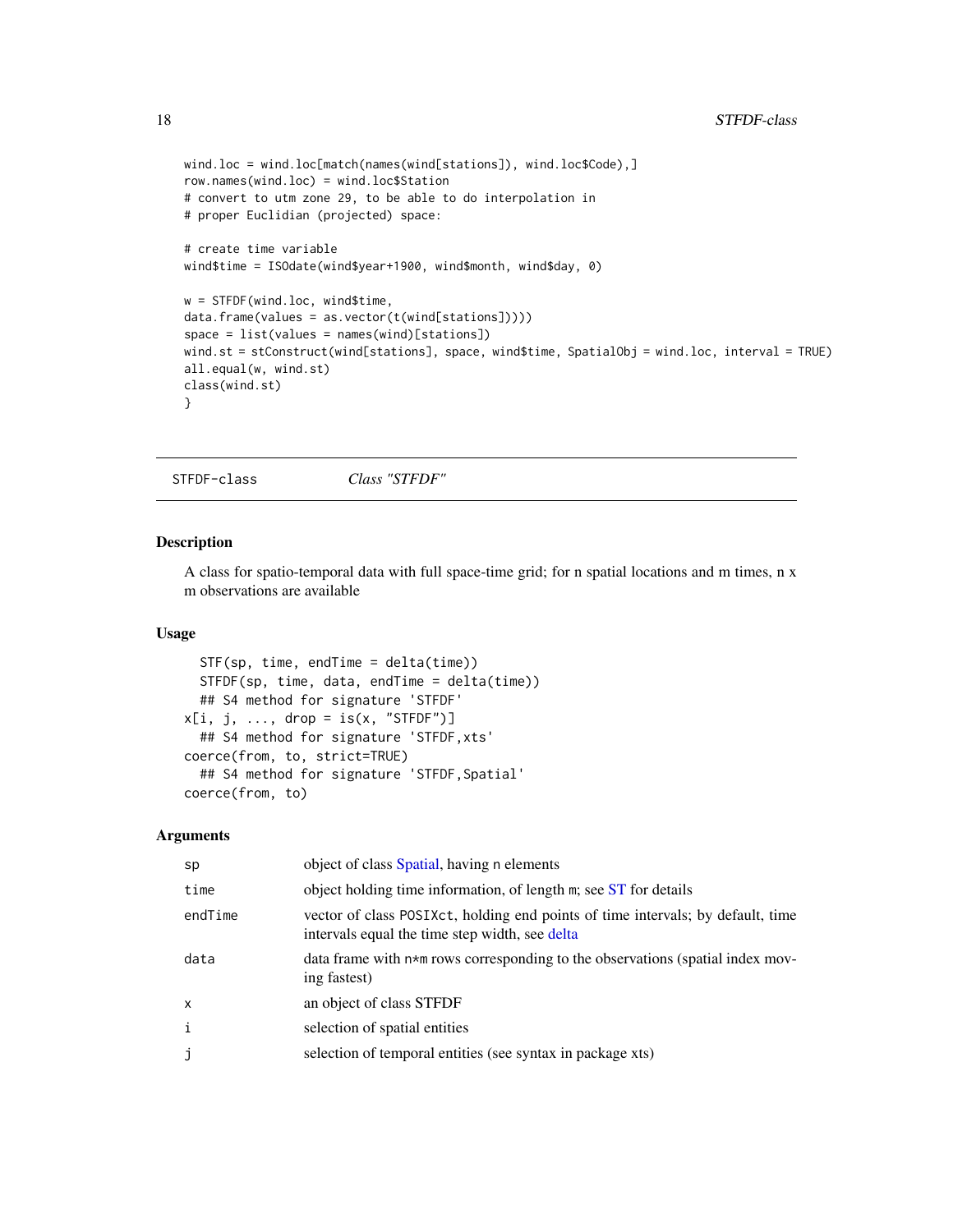#### <span id="page-18-0"></span>STFDF-class 19

| $\ddots$ . | selection of attribute $(s)$                                                                                                                                                                                                                               |
|------------|------------------------------------------------------------------------------------------------------------------------------------------------------------------------------------------------------------------------------------------------------------|
| drop       | if TRUE and a single spatial entity is selected, an object of class xts is returned;<br>if TRUE and a single temporal entity is selected, and object of the appropriate<br>Spatial class is returned; if FALSE, no coercion to reduced classes takes place |
| from       | object of class STFDF                                                                                                                                                                                                                                      |
| to         | target class                                                                                                                                                                                                                                               |
| strict     | ignored                                                                                                                                                                                                                                                    |

# Value

the as.data.frame coercion returns the full long table, with purely spatial attributes and purely time attributes replicated appropriately.

#### Objects from the Class

Objects of this class represent full space/time data with a full grid (or lattice) layout

# Slots

sp: spatial object; see [ST-class](#page-12-2)

time: temporal object; see [ST-class](#page-12-2)

data: Object of class data.frame, which holds the measured values; space index cycling first, time order preserved

# Methods

 $[$  signature(x = "STFDF"): selects spatial entities, temporal entities, and attributes

coerce STFDF,xts

- coerce STFDF,Spatial(from) coerces to (wide form) SpatialXxDataFrame, where SpatialXx is the spatial class of from@sp
- plot signature( $x = "STF", y = "missing": plots space-time layout$
- plot signature( $x =$  "STFDF",  $y =$  "missing"): plots space-time layout, indicating full missing valued records

#### Author(s)

Edzer Pebesma, <edzer.pebesma@uni-muenster.de>

# References

http://www.jstatsoft.org/v51/i07/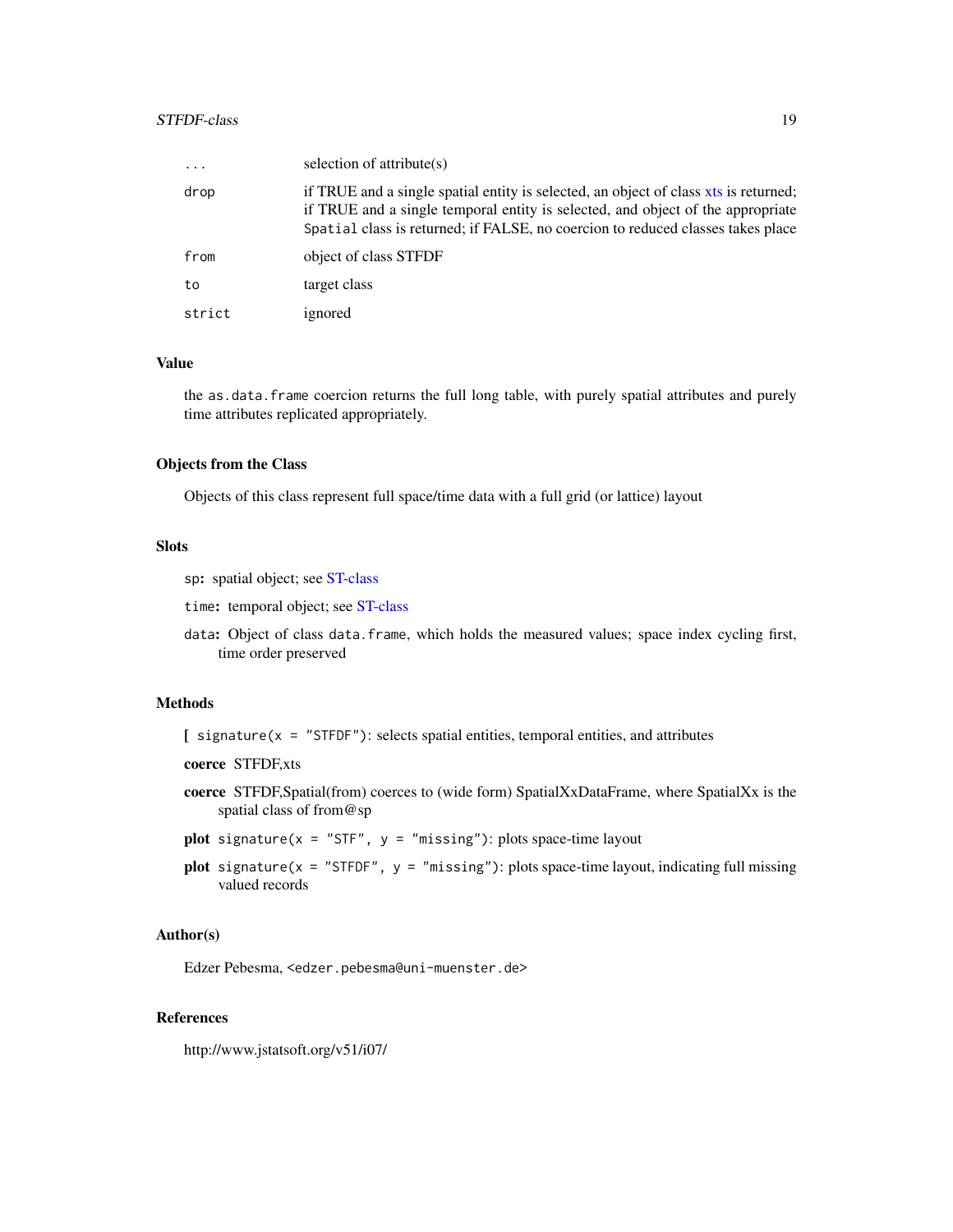# Examples

```
sp = \text{cbind}(x = c(0, 0, 1), y = c(0, 1, 1))row.names(sp) = paste("point", 1:nrow(sp), sep="")
library(sp)
sp = SpatialPoints(sp)
time = as.POSIXct("2010-08-05")+3600*(10:13)
m = c(10, 20, 30) # means for each of the 3 point locations
mydata = rnorm(length(sp)*length(time),mean=rep(m, 4))IDs = paste("ID",1:length(mydata))
mydata = data.frame(values = signif(mydata,3), ID=IDs)
stfdf = STFDF(sp, time, mydata)
stfdf
stfdf[1:2,]stfdf[,1:2]
stfdf[,,2]
stfdf[,,"values"]
stfdf[1,]
stfdf[,2]
as(stfdf[,,1], "xts")
as(stfdf[,,2], "xts")
# examples for [[, [[<-, $ and $<-
stfdf[[1]]
stfdf[["values"]]
stfdf[["newVal"]] <- rnorm(12)
stfdf$ID
stfdf$ID = paste("OldIDs", 1:12, sep="")
stfdf$NewID = paste("NewIDs", 12:1, sep="")
stfdf
x = \text{stfdf}[\text{stfdf}[1:2,],]all.equal(x, stfdf[1:2,])
all.equal(stfdf, stfdf[stfdf,]) # converts character to factor...
```
STIDF-class *Class "STIDF"*

# <span id="page-19-1"></span>Description

A class for unstructured spatio-temporal data; for n spatial locations and times, n observations are available

#### Usage

```
STI(sp, time, endTime)
  STIDF(sp, time, data, endTime)
  ## S4 method for signature 'STIDF'
x[i, j, \ldots, drop = FALSE]## S4 method for signature 'STIDF,STSDF'
coerce(from, to, strict=TRUE)
```
<span id="page-19-0"></span>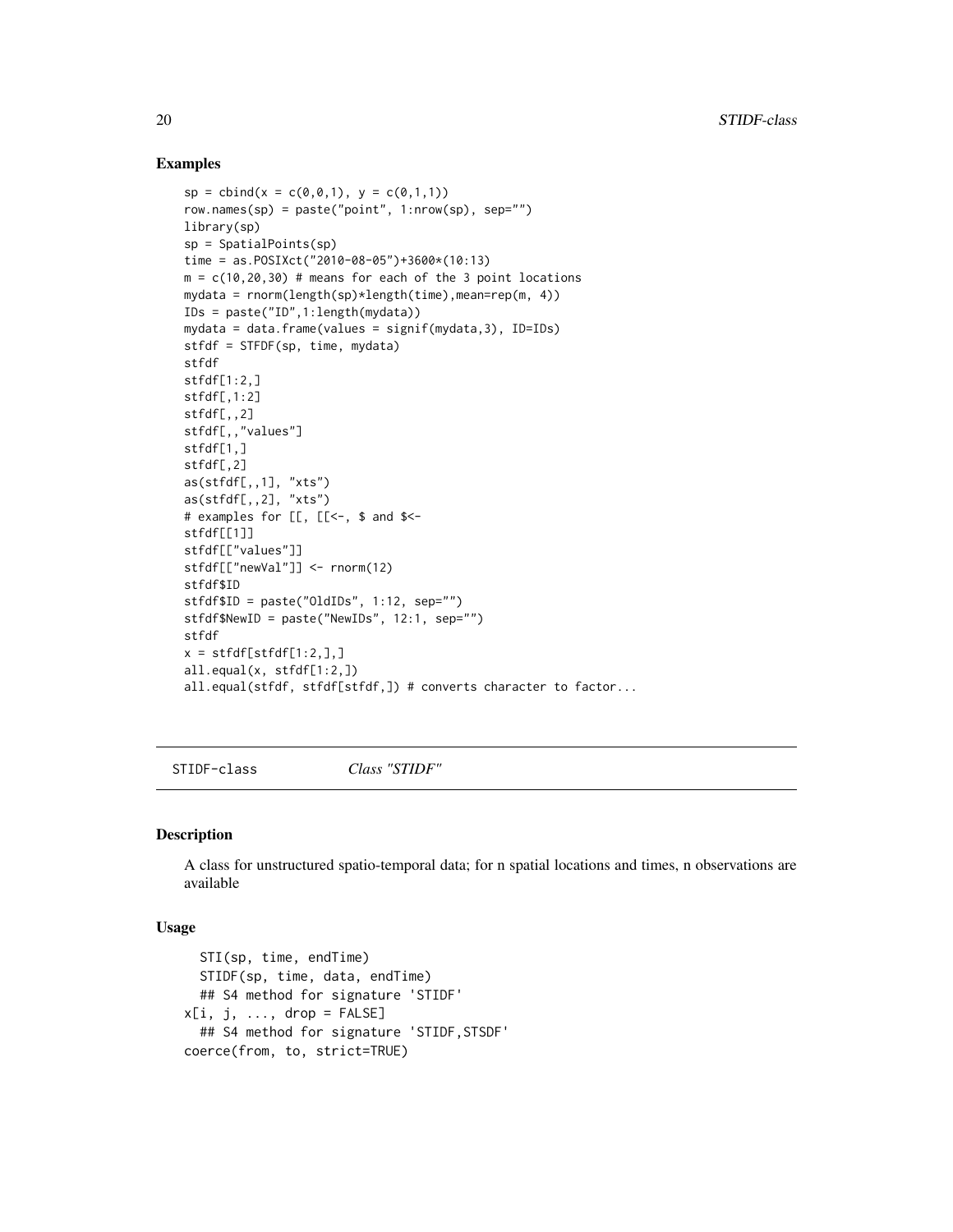# <span id="page-20-0"></span>STIDF-class 21

# Arguments

| object of class Spatial                                                                                                                                                                                                                                                             |
|-------------------------------------------------------------------------------------------------------------------------------------------------------------------------------------------------------------------------------------------------------------------------------------|
| object holding time information; when STIDF is called, a non-ordered vector<br>with times, e.g. POSIXct will also work, and rearrange the sp and data slots<br>according to the ordering of time; for this to work no ties should exist.                                            |
| vector of class POSIXct, indicating the end points of time intervals for the obser-<br>vations. By default, for STI objects time is taken, indicating that time intervals<br>have zero width (time instances)                                                                       |
| data frame with appropriate number of rows                                                                                                                                                                                                                                          |
| an object of class STFDF                                                                                                                                                                                                                                                            |
| selection of record index (spatial/temporal/spatio-temporal entities)                                                                                                                                                                                                               |
| or character string with temporal selection                                                                                                                                                                                                                                         |
| first element is taken as column (variable) selector                                                                                                                                                                                                                                |
| if TRUE and a single spatial entity is selected, an object of class xts is returned<br>(NOT yet implemented); if TRUE and a single temporal entity is selected, and<br>object of the appropriate Spatial class is returned; if FALSE, no coercion to<br>reduced classes takes place |
| object of class STFDF                                                                                                                                                                                                                                                               |
| target class                                                                                                                                                                                                                                                                        |
| ignored                                                                                                                                                                                                                                                                             |
|                                                                                                                                                                                                                                                                                     |

# Objects from the Class

Objects of this class carry full space/time grid data

# Slots

sp: Object of class "Spatial" time: Object holding time information, see [ST-class](#page-12-2)

data: Object of class data.frame, which holds the measured values

# Methods

[ signature(x = "STIDF"): selects spatial-temporal entities, and attributes

#### Note

arguments sp, time and data need to have the same number of records, and regardless of the class of time (xts or POSIXct) have to be in correspoinding order: the triple sp[i], time[i] and data[i,] refer to the same observation

# Author(s)

Edzer Pebesma, <edzer.pebesma@uni-muenster.de>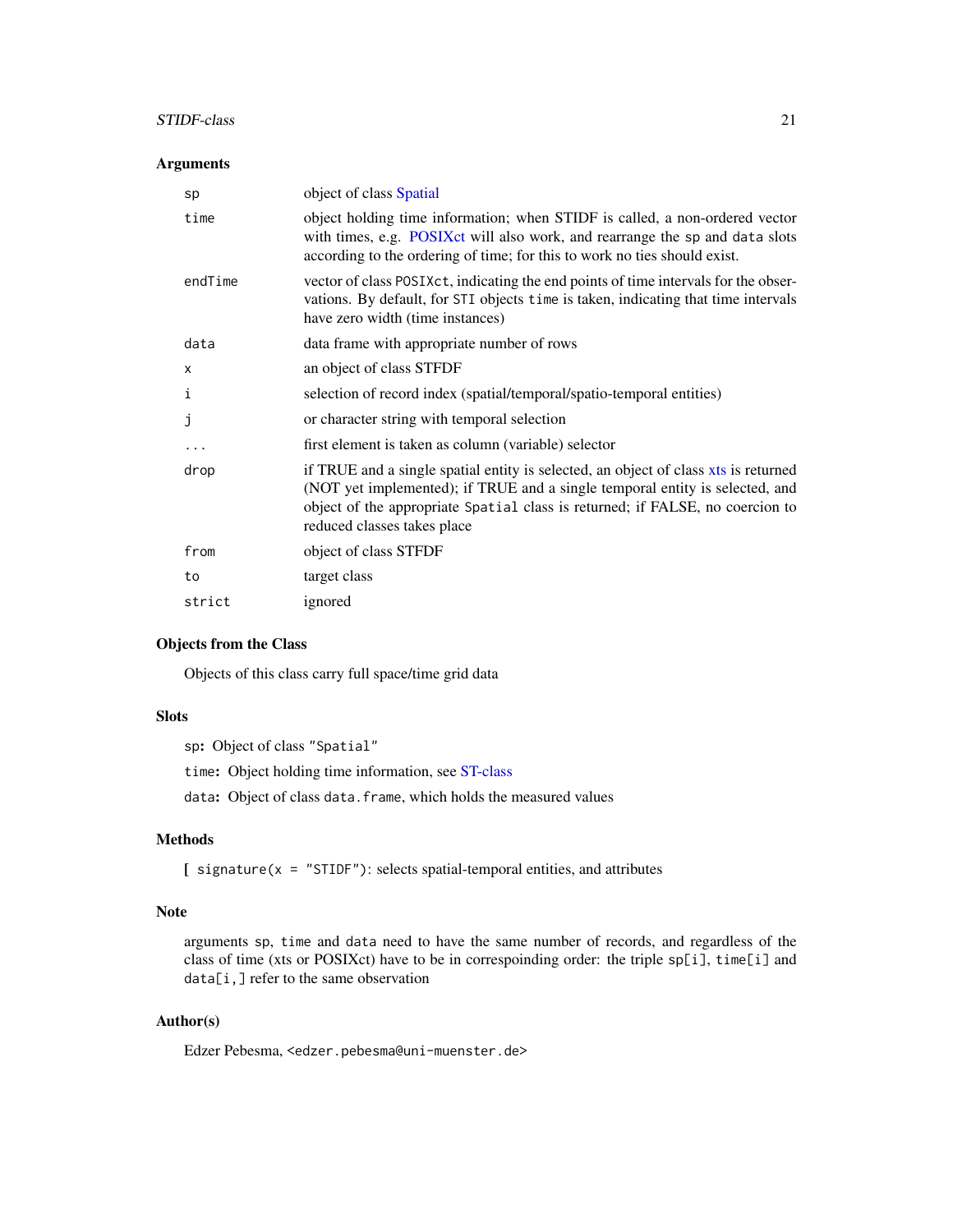# References

http://www.jstatsoft.org/v51/i07/

# Examples

```
sp = \text{cbind}(x = c(0, 0, 1), y = c(0, 1, 1))row.names(sp) = paste("point", 1:nrow(sp), sep="")
library(sp)
sp = SpatialPoints(sp)
time = as.POSIXct("2010-08-05")+3600*(10:13)
m = c(10, 20, 30) # means for each of the 3 point locations
mydata = rnorm(length(sp)*length(time),mean=rep(m, 4))
IDs = paste("ID",1:length(mydata))
mydata = data.frame(values = signif(mydata,3), ID=IDs)
stidf = as(STFDF(sp, time, mydata), "STIDF")
stidf[1:2,]
all.equal(stidf, stidf[stidf,])
```

```
stInteraction subtract marginal (spatial and temporal) means from observations
```
#### Description

subtract marginal (spatial and temporal) means from observations

# Usage

stInteraction(x, ...)

# Arguments

|   | object of class STFDF                                               |
|---|---------------------------------------------------------------------|
| . | arguments passed to rowMeans, colMeans and mean, such as na.rm=TRUE |

#### Value

object of class [STFDF](#page-17-1) with each attribute replaced by its residual, computed by  $y_j = i = x_j - j - m$ . with \$m\$ the grand mean, \$m\_.j\$ the temporal mean, \$m\_i.\$ the spatial mean and \$m\$ the grand mean.

```
if (require(gstat)) {
library(sp)
data(wind)
wind.loc$y = as.numeric(char2dms(as.character(wind.loc[["Latitude"]])))
```
<span id="page-21-0"></span>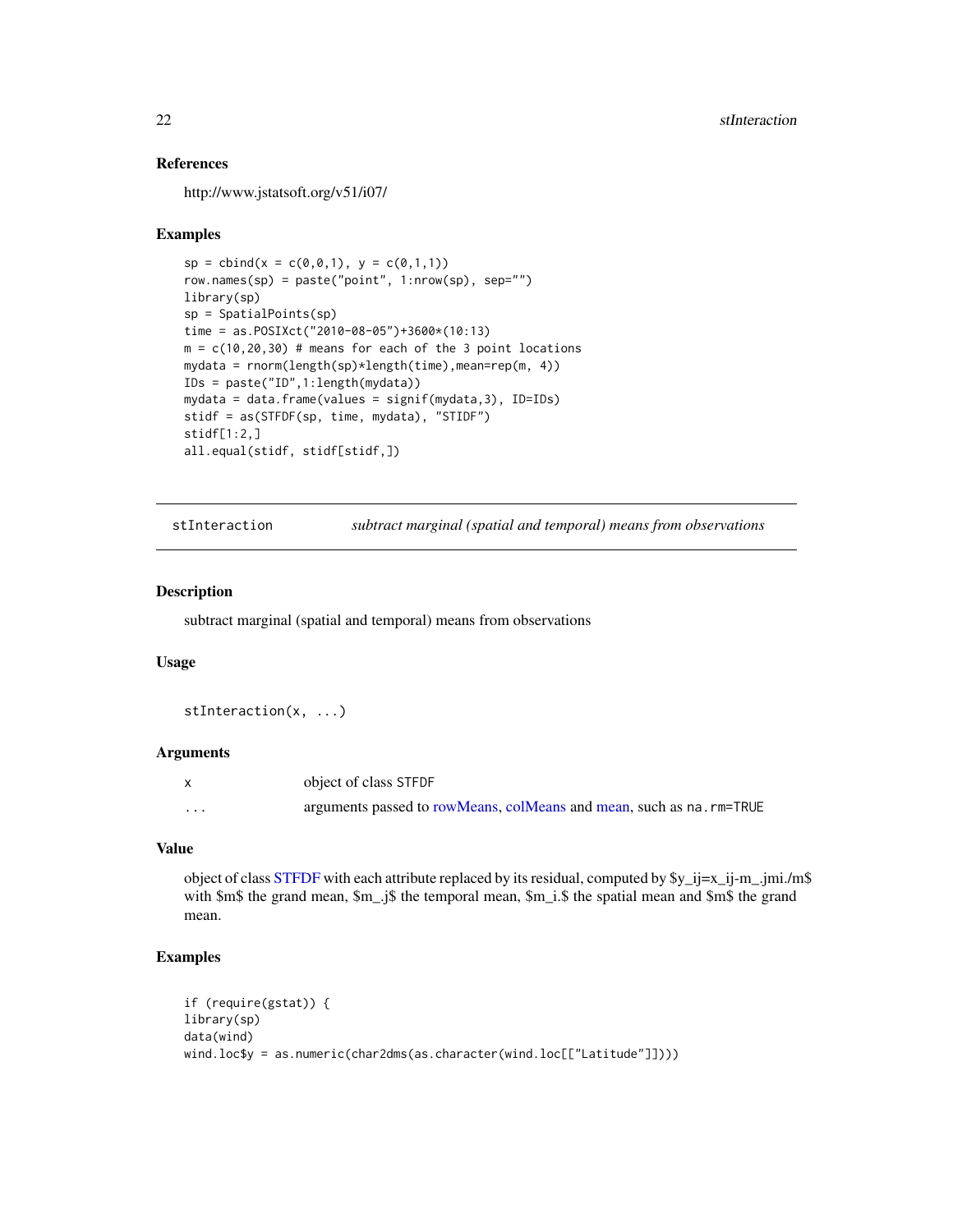#### <span id="page-22-0"></span>stplot 23

```
wind.loc$x = as.numeric(char2dms(as.character(wind.loc[["Longitude"]])))
coordinates(wind.loc) = -x+yproj4string(wind.loc) = "+proj=longlat +datum=WGS84"
# match station order to names in wide table:
stations = 4:15wind.loc = wind.loc[match(names(wind[stations]), wind.loc$Code),]
row.names(wind.loc) = wind.loc$Station
wind$time = ISOdate(wind$year+1900, wind$month, wind$day, 0)
space = list(values = names(wind)[stations])
wind.st = stConstruct(wind[stations], space, wind$time, SpatialObj = wind.loc)
wind.sti = stInteraction(wind.st)
# temporal means for any station should be zero:
c(mean(wind.sti[3,]),
# spatial mean for each time step should be zero:
mean(wind.sti[,5][[1]]))
}
```
stplot *produce trellis plot for STxDF object*

# Description

create trellis plot for ST objects

# Usage

```
stplot(obj, ...)
stplot.STFDF(obj, names.attr = trimDates(obj), ...,
as.table = TRUE, at, cuts = 15, scales = list(draw = FALSE),
animate = 0, mode = "xy", scaleX = 0, auto.key = list(space = key.space),
main, key.space = "right", type = "l", do.repeat = TRUE, range.expand = 0.001)
stplot.STIDF(obj, ..., names.attr = NULL, as.table = TRUE,
scales = list(draw = FALSE), xlab = NULL, ylab = NULL,type = "p", number = 6, tcuts, sp.layout = NULL, xlim =
\text{bbox}(\text{obj})[1, 1, \text{ylim} = \text{bbox}(\text{obj})[2, 1)
```
#### Arguments

| obi        | object of a class deriving from ST                                                                         |
|------------|------------------------------------------------------------------------------------------------------------|
| names.attr | names that will be used in the strip; trimDates(obj) trims "-01" ending(s) from<br>printed Dates           |
| as.table   | logical; if TRUE, time will increas from top to bottom; if FALSE, time will<br>increase from bottom to top |
| at         | values at which colours will change; see levelplot                                                         |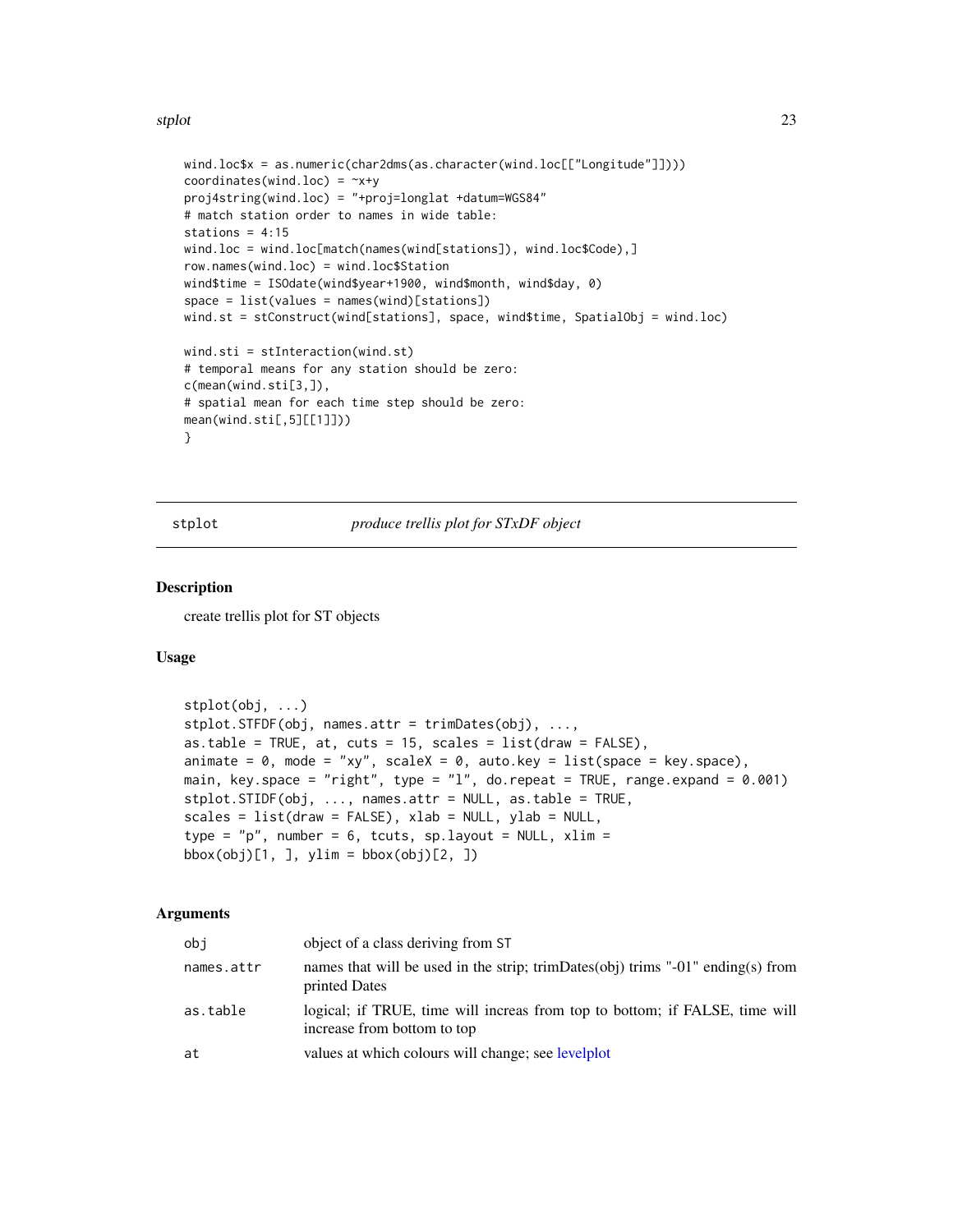<span id="page-23-0"></span>

| cuts         | number of levels the range of the attribute would be divided into                                                                                                                                                                                                                                                                                                                        |
|--------------|------------------------------------------------------------------------------------------------------------------------------------------------------------------------------------------------------------------------------------------------------------------------------------------------------------------------------------------------------------------------------------------|
| animate      | numeric; if larger than 0, the number of seconds between subsequent animated<br>time steps (loop; press ctrl-C or Esc to stop)                                                                                                                                                                                                                                                           |
| mode         | plotting mode; if "xy", maps for time steps are plotted; if "xt", a space-time plot<br>is constructed (see argument scaleX, but read details below); if "ts", multiple-<br>locations time series are plotted in a single plot, or in a separate panel for each<br>attribute; if "tp" single- or multi-attribute time series are plotted in multiple pan-<br>els, one panel per location. |
| scaleX       | integer: 0, 1 or 2; when mode is "xt", used to determine whether the index of the<br>spatial location is shown $(0)$ , the x coordinate $(1)$ or the y coordinate $(2)$ .                                                                                                                                                                                                                |
| auto.key     | see the auto.key argument in xyplot                                                                                                                                                                                                                                                                                                                                                      |
| main         | character; plot title, use NULL to omit title                                                                                                                                                                                                                                                                                                                                            |
| key.space    | character; see xyplot                                                                                                                                                                                                                                                                                                                                                                    |
| scales       | scales drawing; see scales argument of xyplot                                                                                                                                                                                                                                                                                                                                            |
| xlab         | x-axis label                                                                                                                                                                                                                                                                                                                                                                             |
| ylab         | y-axis label                                                                                                                                                                                                                                                                                                                                                                             |
| type         | character; use '1' for lines, 'p' for symbols, 'b' for both lines and symbols                                                                                                                                                                                                                                                                                                            |
| do.repeat    | logical; repeat the animation in an infinite loop?                                                                                                                                                                                                                                                                                                                                       |
| range.expand | numeric; if at is not specified, expand the data range with this factor to cover<br>all values                                                                                                                                                                                                                                                                                           |
| number       | number of time intervals, equally spaced                                                                                                                                                                                                                                                                                                                                                 |
| tcuts        | time cuts in units of index(obj); this overrides number                                                                                                                                                                                                                                                                                                                                  |
| sp.layout    | list or NULL; see spplot                                                                                                                                                                                                                                                                                                                                                                 |
| $\cdots$     | arguments passed on to spplot in case of plotting objects of class STFDF or<br>STIDF, or to xyplot in case of stplot.STIDF                                                                                                                                                                                                                                                               |
| xlim         | numeric, x range                                                                                                                                                                                                                                                                                                                                                                         |
| ylim         | numeric, y range                                                                                                                                                                                                                                                                                                                                                                         |

# Value

In non-animation and "xy" mode, stplot is a wrapper around [spplot,](#page-0-0) that automically plots each time stamp in a panel. The returned value is is a lattice plot.

In "xt" mode, a space-time plot with space on the x-axis and time on the y-axis is plotted. By default, the space ID is plotted on the x-axis, as space can be anything (points, polygons, grid cells etc). When scaleX is set to 1 or 2, the x- resp. y-coordinates of the spatial locations, obtained by [coordinates,](#page-0-0) is used instead. Beware: when the x-coordinate is plotted, and for each  $(x,t)$  element multiple y-coordinates are sent to the plot, it is not clear which  $(x,y,t)$  value becomes the plotted value, so slicing single y values is adviced – no checking is done. The returned value is is a lattice plot.

In animation mode (animate  $> 0$ ), single maps are animated in an endless loop, with animate seconds between each. No proper value is returned: the loop needs to be interrupted by the user.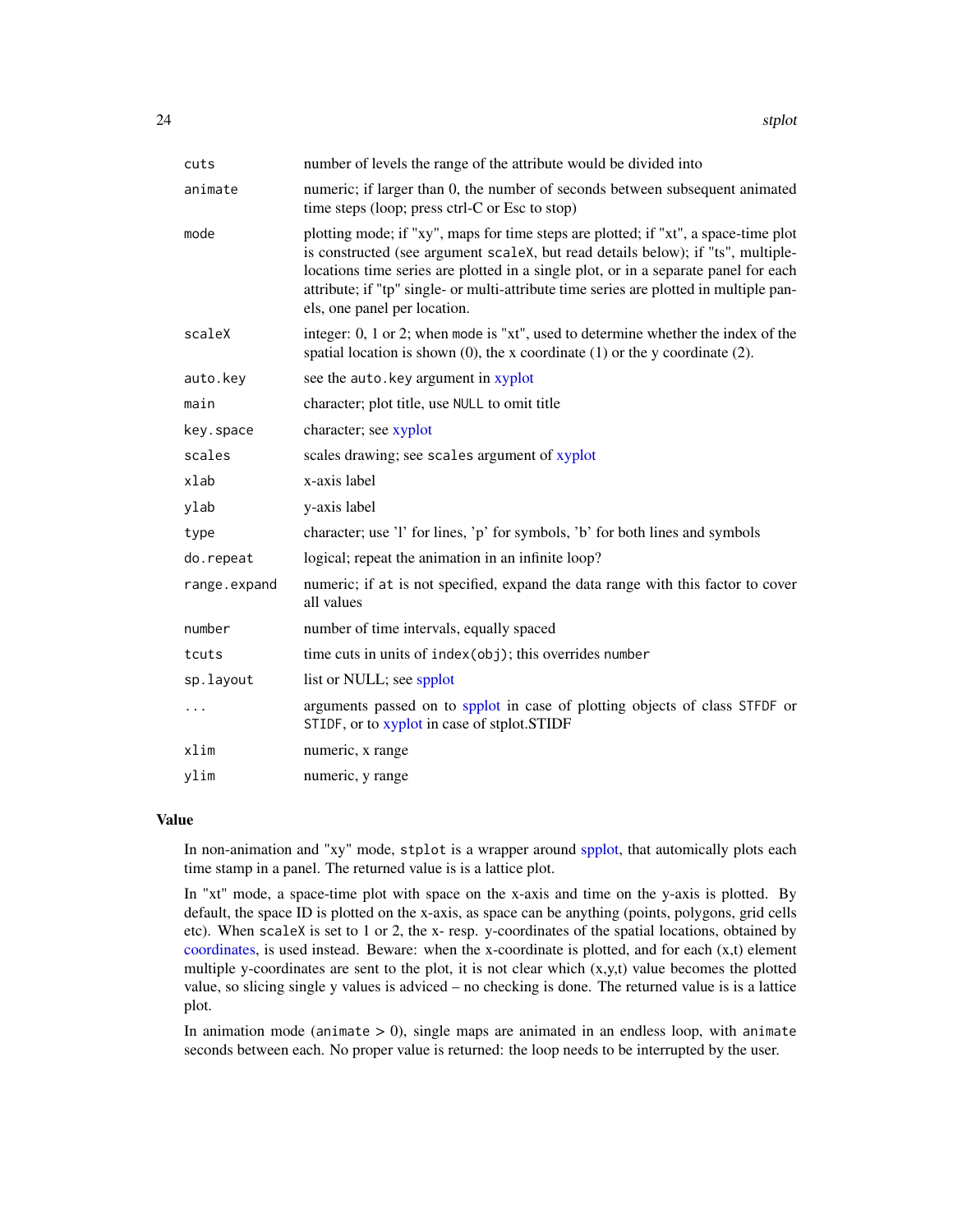#### <span id="page-24-0"></span>STSDF-class 25

# Methods

```
stplot signature(x =STFDF"): plots object of class STFDF
stplot signature(x =STSDF"): plots object of class STSDF
stplot signature(STI"): plots object of class STI
stplot signature(x =STIDF"): plots object of class STIDF
stplot signature(STT"): plots object of class STT
stplot signature(x =STTDF"): plots object of class STTDF
```
# Note

vignette("spacetime") contains several examples

# References

http://www.jstatsoft.org/v51/i07/

STSDF-class *Class "STSDF"*

# <span id="page-24-1"></span>Description

A class for spatio-temporal data with partial space-time grids; for n spatial locations and m times, an index table is kept for which nodes observations are available

# Usage

```
STS(sp, time, index, endTime = delta(time))
  STSDF(sp, time, data, index, endTime = delta(time))
  ## S4 method for signature 'STSDF'
x[i, j, ..., drop = is(x, "STSDF")## S4 method for signature 'STSDF,STFDF'
coerce(from, to, strict=TRUE)
  ## S4 method for signature 'STSDF,STIDF'
coerce(from, to, strict=TRUE)
```
#### Arguments

| sp    | object of class Spatial                                                                                                                                               |
|-------|-----------------------------------------------------------------------------------------------------------------------------------------------------------------------|
| time  | object holding time information; see ST-class                                                                                                                         |
| data  | data frame with rows corresponding to the observations (spatial index moving<br>faster than temporal)                                                                 |
| index | two-column matrix: rows corresponding to the nodes for which observations<br>are available, first column giving spatial index, second column giving temporal<br>index |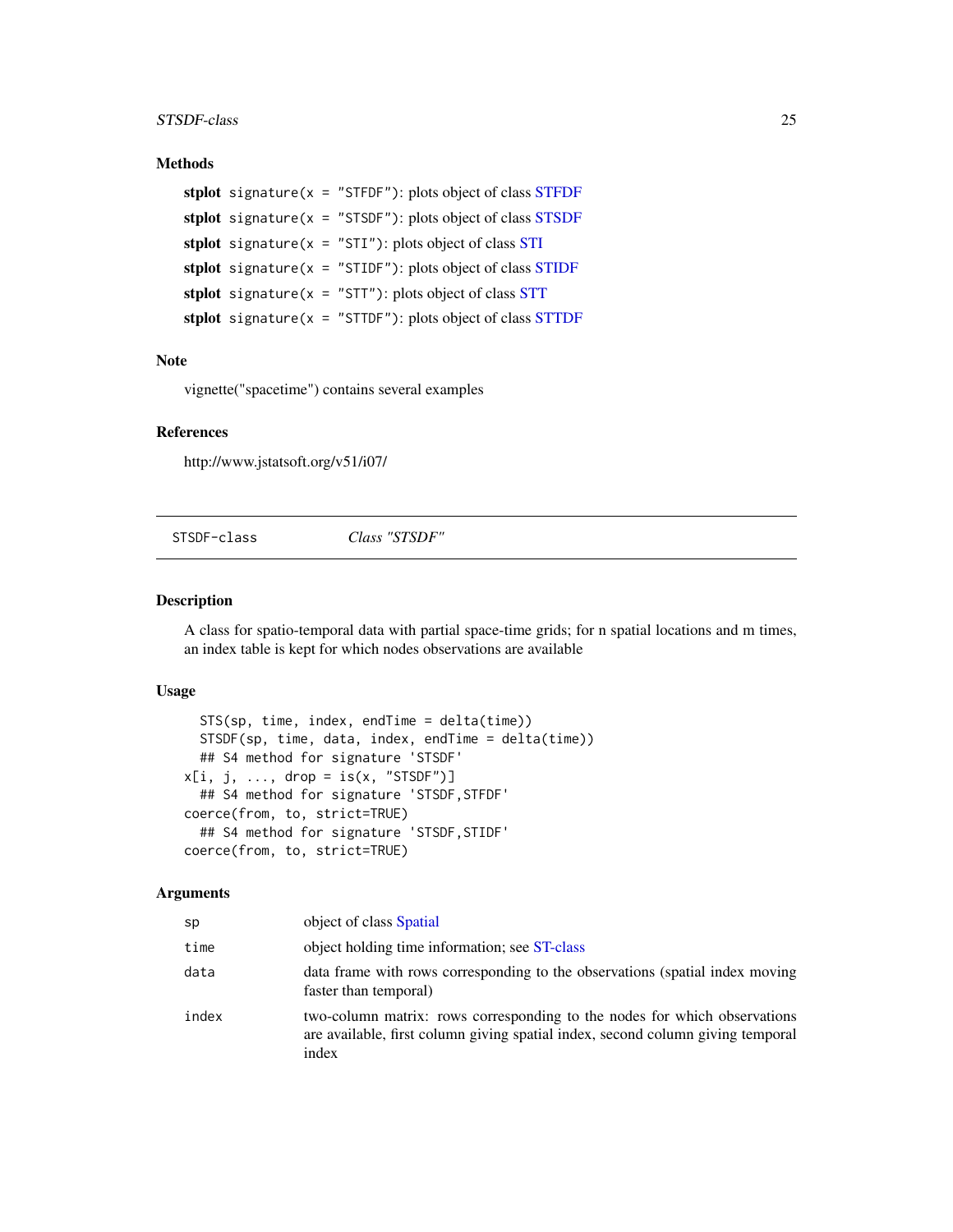<span id="page-25-0"></span>

| endTime                   | vector of class POSIXct with end points of time intervals for the observations                                                                                                                                                                             |
|---------------------------|------------------------------------------------------------------------------------------------------------------------------------------------------------------------------------------------------------------------------------------------------------|
| $\boldsymbol{\mathsf{x}}$ | an object of class STFDF                                                                                                                                                                                                                                   |
| i                         | selection of spatial entities                                                                                                                                                                                                                              |
| j                         | selection of temporal entities (see syntax in package xts)                                                                                                                                                                                                 |
| $\cdot$                   | selection of attribute $(s)$                                                                                                                                                                                                                               |
| drop                      | if TRUE and a single spatial entity is selected, an object of class xts is returned;<br>if TRUE and a single temporal entity is selected, and object of the appropriate<br>Spatial class is returned; if FALSE, no coercion to reduced classes takes place |
| from                      | object of class STFDF                                                                                                                                                                                                                                      |
| to                        | target class                                                                                                                                                                                                                                               |
| strict                    | ignored                                                                                                                                                                                                                                                    |

#### Objects from the Class

Objects of this class carry sparse space/time grid data

# Slots

sp: Object of class "Spatial"

time: Object holding time information; see [ST-class](#page-12-2) for permitted types

index: matrix of dimension n x 2, where n matches the number of rows in slot data

data: Object of class data.frame, which holds the measured values

# Methods

 $[$  signature(x = "STSDF"): selects spatial entities, temporal entities, and attributes

**plot** signature( $x = "STS", y = "missing"$ ): plots space-time layout

plot signature(x = "STSDF",  $y =$  "missing"): plots space-time layout, indicating records partially NA

# Author(s)

Edzer Pebesma, <edzer.pebesma@uni-muenster.de>

# References

http://www.jstatsoft.org/v51/i07/

# See Also

[delta](#page-2-1)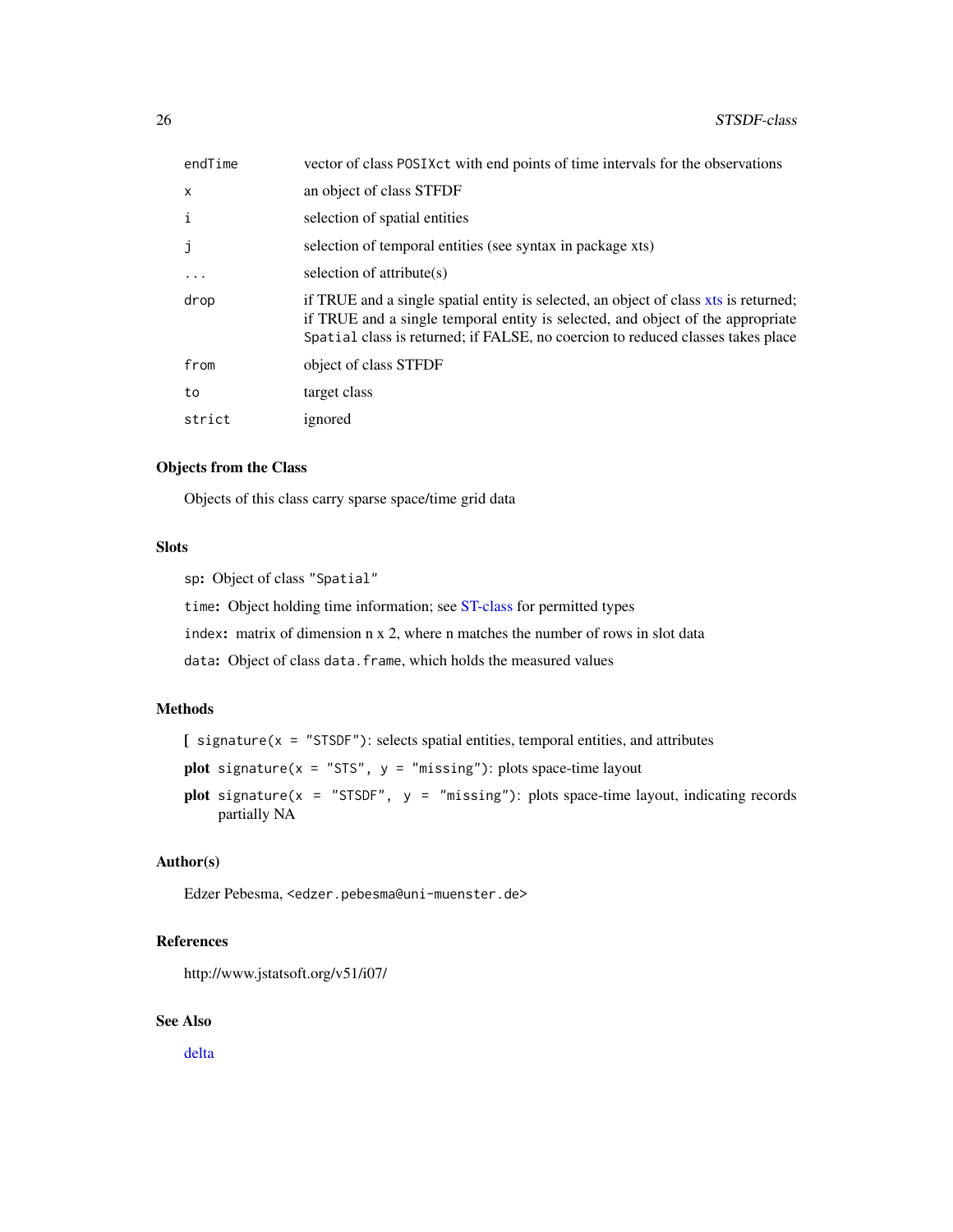#### <span id="page-26-0"></span>STTDF-class 27

#### Examples

```
sp = chind(x = c(0, 0, 1), y = c(0, 1, 1))row.names(sp) = paste("point", 1:nrow(sp), sep="")
library(sp)
sp = SpatialPoints(sp)
library(xts)
time = xts(1:4, as.POSIXct("2010-08-05")+3600*(10:13))
m = c(10, 20, 30) # means for each of the 3 point locations
mydata = rnorm(length(sp)*length(time),mean=rep(m, 4))
IDs = paste("ID",1:length(mydata))
mydata = data.frame(values = signif(mydata,3), ID=IDs)
stfdf = STFDF(sp, time, mydata)
stfdf
stsdf = as(stfdf, "STSDF")
stsdf[1:2,]
stsdf[,1:2]
stsdf[,,2]
stsdf[,,"values"]
stsdf[1,]
stsdf[,2]
# examples for [[, [[<-, $ and $<-
stsdf[[1]]
stsdf[["values"]]
stsdf[["newVal"]] <- rnorm(12)
stsdf$ID
stsdf$ID = paste("OldIDs", 1:12, sep="")
stsdf$NewID = paste("NewIDs", 12:1, sep="")
stsdf
x = \text{stsdf}[\text{stsdf}, ]x = \text{stsdf}[\text{stsdf}[1:2,],]all.equal(x, stsdf[1:2,])
```
STTDF-class *Class "STTDF"*

#### <span id="page-26-1"></span>Description

A class for spatio-temporal trajectory data

# Usage

```
## S4 method for signature 'STTDF,ltraj'
coerce(from, to, strict=TRUE)
  ## S4 method for signature 'ltraj,STTDF'
coerce(from, to, strict=TRUE)
```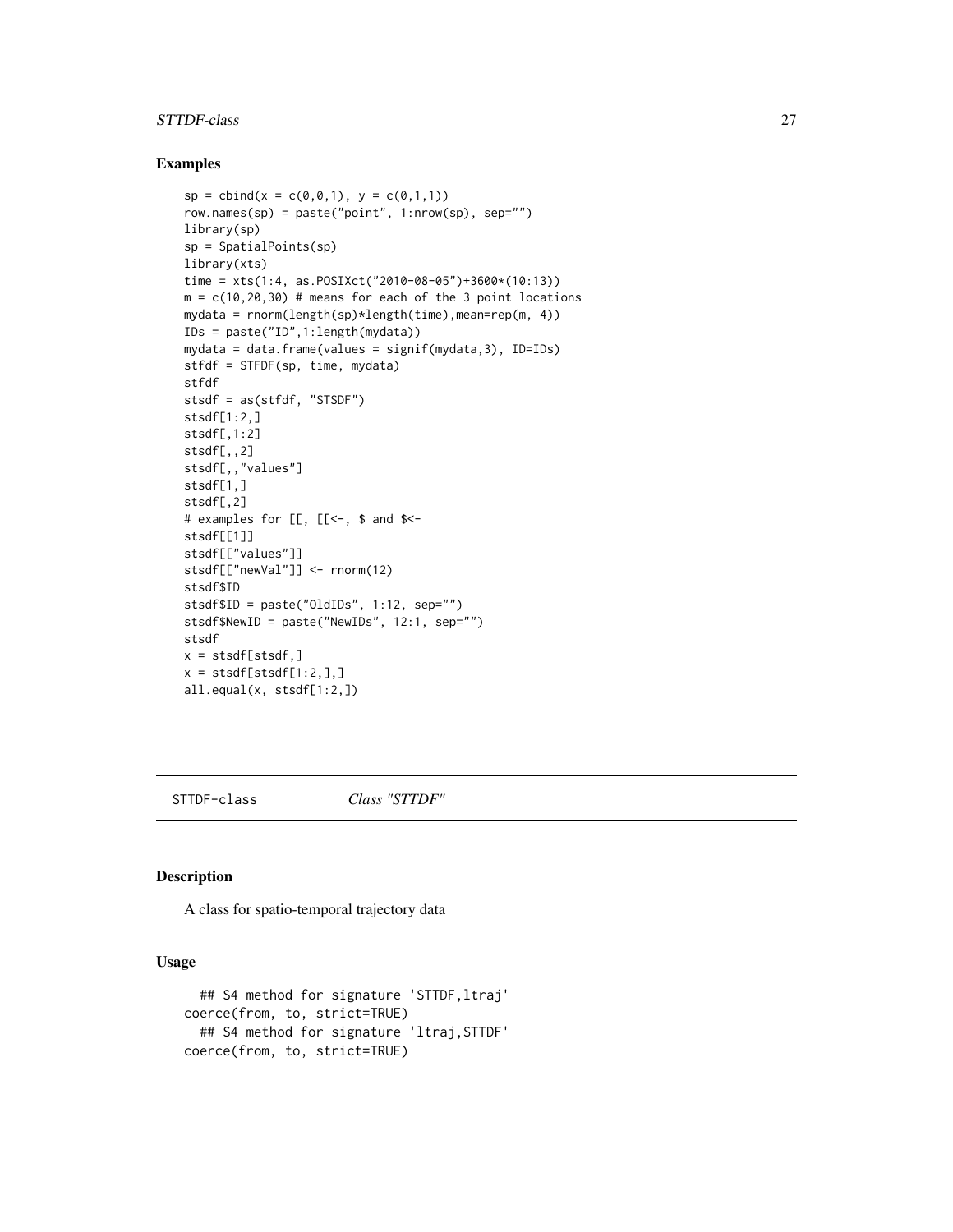#### <span id="page-27-0"></span>Arguments

| from   | from object  |
|--------|--------------|
| t٥     | target class |
| strict | ignored      |

# Objects from the Class

Objects of this class carry sparse (irregular) space/time data

# **Slots**

sp: Object of class "Spatial", containing the bounding box of all trajectories

time: Object of class "xts", containing the temporal bounding box of all trajectories

traj: Object of class list, each element holding an [STI](#page-19-1) object reflecting a single trajectory;

data: Object of class data.frame, which holds the data values for each feature in each trajectory

#### Methods

[ signature(x = "STTDF"): select trajectories, based on index, or spatial and/or temporal predicates

# Note

The data. frame needs to have a column called burst which is a factor (or character) and contains the grouping of observations that come from a continuous sequence of observations. In addition, a column id is used to identify individual items.

#### Author(s)

Edzer Pebesma, <edzer.pebesma@uni-muenster.de>

# References

http://www.jstatsoft.org/v51/i07/

```
library(sp)
m = 3# nr of trajectories
n = 100 # length of each
l = vector("list", m)t0 = as.POSIXct("2013-05-05",tz="GMT")
set.seed(1331) # fix randomness
for (i in 1:m) {
    x = \text{cumsum}(rnorm(n))y = \text{cumsum}(rnorm(n))sp = SpatialPoints(cbind(x,y))#t = t0 + (0:(n-1) + (i-1)*n) * 60t = t0 + (0:(n-1) + (i-1)*n/2) * 60
```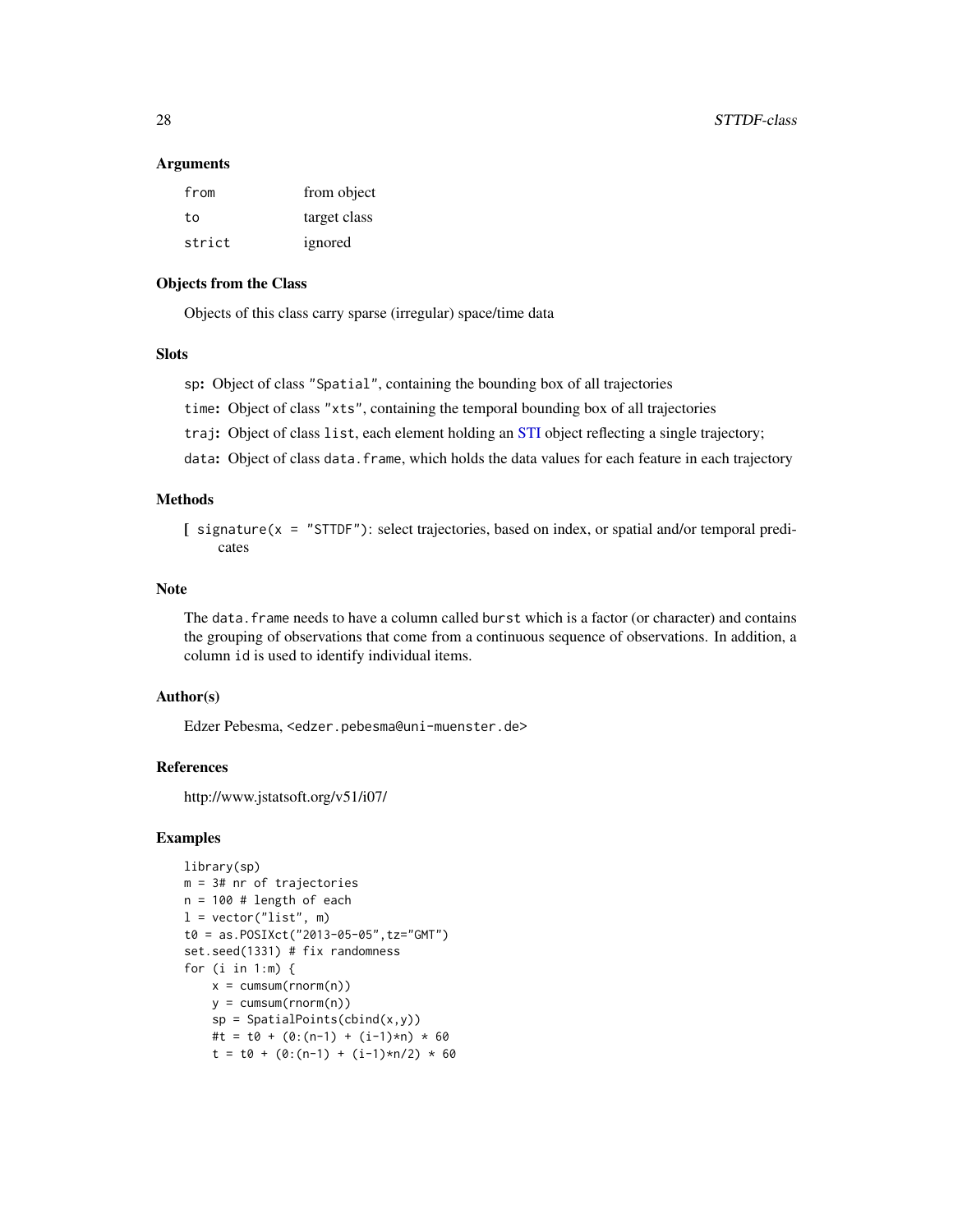```
l[[i]] = STI(sp, t)}
stt= STT(l)
sttdf = STTDF(stt, data.frame(attr = rnorm(n*m), id = paste("ID", rep(1:m, each=n))))
x = as(stt, "STI")stplot(sttdf, col=1:m, scales=list(draw=TRUE))
stplot(sttdf, by = "id")
stplot(sttdf[1])
stplot(sttdf[1])
# select a trajectory that intersect with a polygon
p = Polygon(cbind(x=c(-20,-15,-15,-20,-20),y=c(10,10,15,15,10)))
pol=SpatialPolygons(list(Polygons(list(p), "ID")))
if (require(rgeos)) {
  stplot(sttdf[pol])
  names(sttdf[pol]@traj)
  stplot(sttdf[1:2],col=1:2)
  stplot(sttdf[,t0])
  stplot(sttdf[,"2013"])
  stplot(sttdf[pol,"2013"])
  is.null(sttdf[pol,t0])
}
```
<span id="page-28-1"></span>

| timeIsInterval | retrieve, or set, information whether time reflects instance (FALSE) or |
|----------------|-------------------------------------------------------------------------|
|                | <i>intervals (TRUE)</i>                                                 |

#### Description

retrieve, or set, information whether time reflects instance (FALSE) or intervals (TRUE)

#### Usage

```
timeIsInterval(x, ...)
timeIsInterval(x) <- value
```
# Arguments

| $\boldsymbol{\mathsf{x}}$ | object, of any class                    |
|---------------------------|-----------------------------------------|
| $\cdot$                   | ignored                                 |
| value                     | logical; sets the timels Interval value |

#### Value

logical; this function sets or retrieves the attribute timeIsInterval of x, UNLESS x is of class ST, in which case it sets or retrieves this attribute for the time slot of the object, i.e. timeIsInterval( $x$ @time)  $\le$  value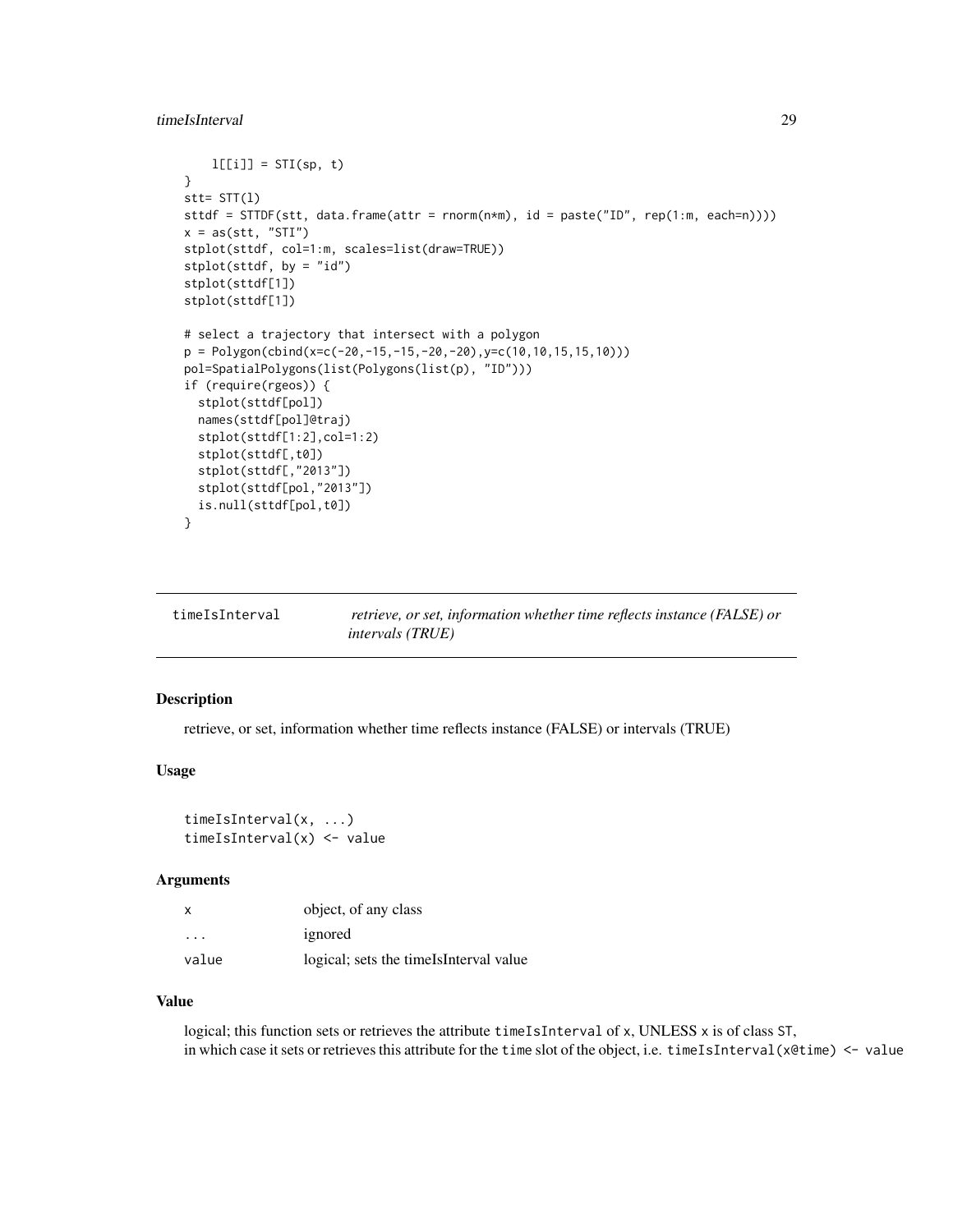# Note

From spacetime 0.8-0 on, timeIsInterval is dropped in favour of a more generic time intervals by specifying endTime of each observation

# See Also

[over,](#page-10-1) [timeIsInterval](#page-28-1)

<span id="page-29-1"></span>timeMatch *match two (time) sequences*

#### Description

match two (time) sequences, where each can be intervals or instances.

# Usage

 $timeMatch(x, y, returnList = FALSE, ...)$ 

#### Arguments

| X          | ordered sequence, e.g. of time stamps                                                                   |
|------------|---------------------------------------------------------------------------------------------------------|
| y          | ordered sequence, e.g. of time stamps                                                                   |
| returnList | boolean; should a list be returned with all matches (TRUE), or a vector with<br>single matches (FALSE)? |
| $\ddotsc$  | end, x and end, y can be specified for xts and POSIXct methods                                          |

#### Details

When x and y are of class xts or POSIXct, end. x and end. y need to specify endpoint of intervals.

In case x and y are both not intervals, matching is done on equality of values, using [match.](#page-0-0)

If x represents intervals, then the first interval is from  $x[1]$  to  $x[2]$ , with  $x[1]$  included but  $x[2]$ not (left-closed, right-open). In case of zero-width intervals (e.g. x[1]==x[2]), nothing will match and a warning is raised. Package intervals is used to check overlap of intervals, using, [inter](#page-0-0)[val\\_overlap.](#page-0-0)

# Value

if returnList = FALSE: integer vector of length length(x) with indexes of y matching to each of the elements of x, or NA if there is no match. See section details for definition of match.

if returnList = TRUE: list of length length $(x)$ , with each list element an integer vector with all the indexes of y matching to that element of x.

<span id="page-29-0"></span>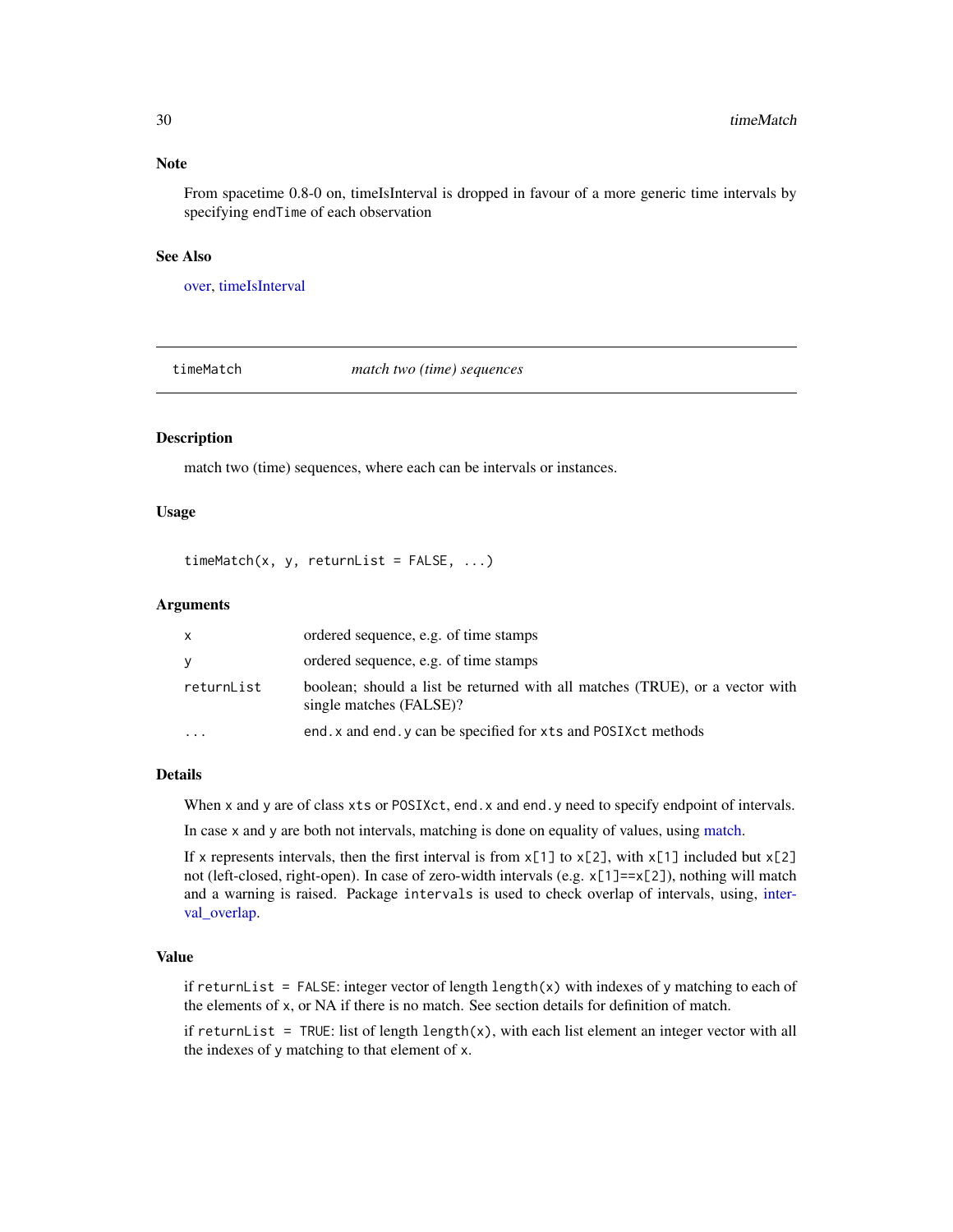#### <span id="page-30-0"></span>timeMatch 31

#### Author(s)

Edzer Pebesma

#### References

http://www.jstatsoft.org/v51/i07/

# See Also

[over,](#page-10-1) [timeIsInterval,](#page-28-1) [interval\\_overlap](#page-0-0)

```
t0 = as.POSIXct("1999-10-10")
x = t0 + c(0.5+c(2,2.1,4),5) * 3600y = t0 + 1:5 * 3600x
y
#timeIsInterval(x) = FALSE
#timeIsInterval(y) = FALSE
timeMatch(x,y, returnList = FALSE)timeMatch(x,y, returnList = TRUE)#timeIsInterval(y) = TRUE
timeMatch(x,y, returnList = FALSE, end.y = delta(y))
timeMatch(x,y, returnList = TRUE, end.y = delta(y))#timeIsInterval(x) = TRUE
timeMatch(x,y, returnList = FALSE, end.x = delta(x), end.y = delta(y))
timeMatch(x,y, returnList = TRUE, end.x = delta(x), end.y = delta(y))
#timeIsInterval(y) = FALSE
timeMatch(x, y, returnList = FALSE, end.x = delta(x))timeMatch(x, y, returnList = TRUE, end.x = delta(x))x = as.POSIXct("2000-01-01") + (0:9) * 3600y = x + 1y[1] = y[2]x
y
TI = function(x, ti) {
timeIsInterval(x) = ti
x
}
#timeMatch(TI(y,FALSE),TI(y,FALSE))
#timeMatch(TI(y,TRUE), TI(y,TRUE))
#
#timeMatch(TI(x,FALSE),TI(y,FALSE))
#timeMatch(TI(x,FALSE),TI(y,TRUE))
#timeMatch(TI(x,TRUE), TI(y,FALSE))
#timeMatch(TI(x,TRUE), TI(y,TRUE))
#
#timeMatch(TI(x,FALSE),TI(y,FALSE), returnList = TRUE)
#timeMatch(TI(x,FALSE),TI(y,TRUE), returnList = TRUE)
#timeMatch(TI(x,TRUE), TI(y,FALSE), returnList = TRUE)
```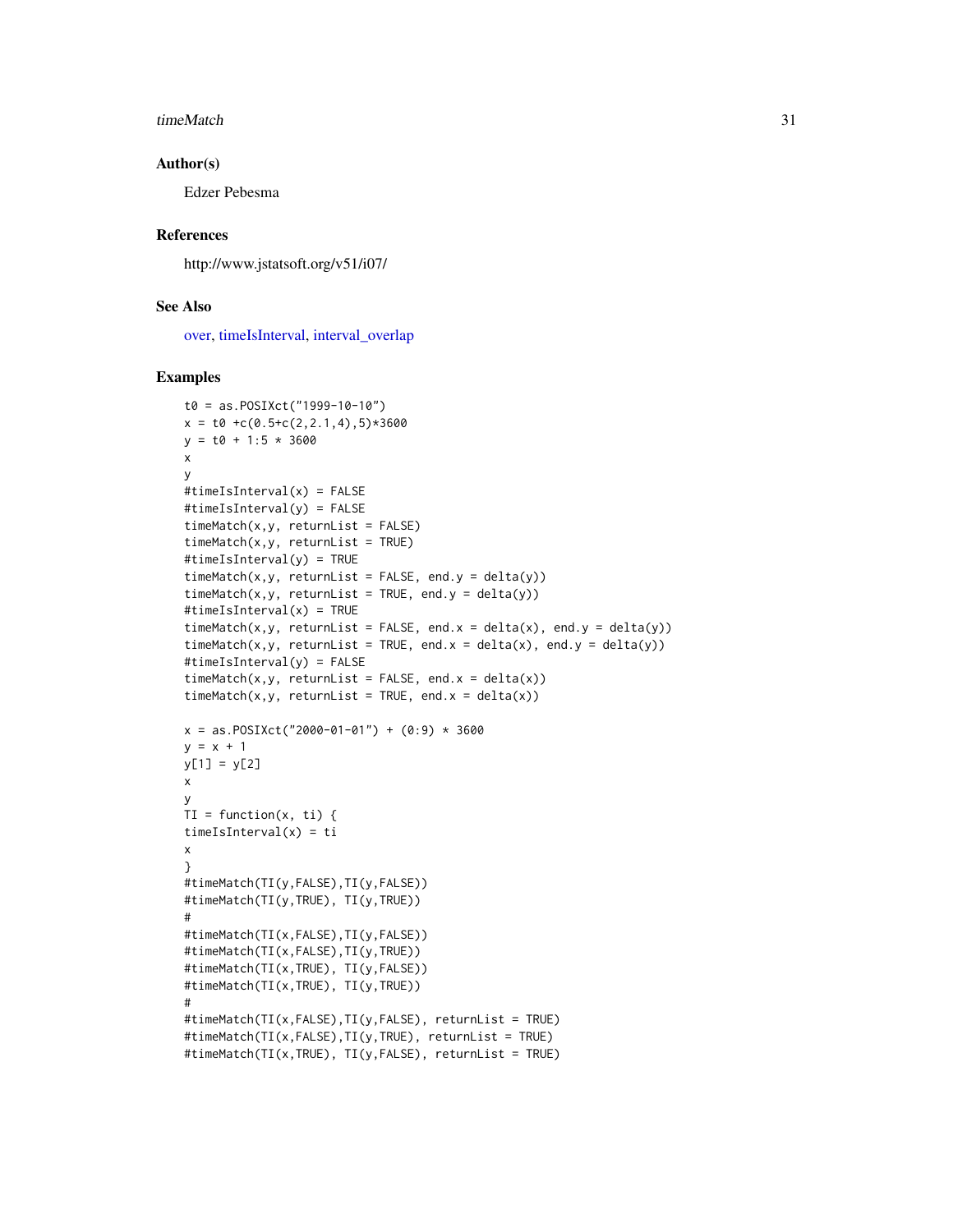<span id="page-31-0"></span>#timeMatch(TI(x,TRUE), TI(y,TRUE), returnList = TRUE)

# <span id="page-31-1"></span>unstack *write STFDF to table forms*

#### **Description**

create table forms of STFDF objects

# Usage

```
## S3 method for class 'STFDF'
unstack(x, form, which = 1, ...)
## S3 method for class 'STFDF'
as.data.frame(x, row.names, ...)
```
# Arguments

| $\mathsf{x}$ | object of class STFDF                                         |
|--------------|---------------------------------------------------------------|
| form         | formula; can be omitted                                       |
| which        | column name or number to have unstacked                       |
| row.names    | row names for the data frame returned                         |
|              | arguments passed on to the functions unstack or as data frame |

#### Value

unstack returns the data in wide format, with each row representing a spatial entity and each column a time; see [unstack](#page-31-1) for details and default behaviour.

as.data.frame returns the data.frame in long format, where the coordinates of the spatial locations (or line starting coordinates, or polygon center points) and time stamps are recycled accordingly.

```
sp = \text{cbind}(x = c(0, 0, 1), y = c(0, 1, 1))row.names(sp) = paste("point", 1:nrow(sp), sep="")
library(sp)
sp = SpatialPoints(sp)
library(xts)
time = xts(1:4, as.POSIXct("2010-08-05")+3600*(10:13))
m = c(10, 20, 30) # means for each of the 3 point locations
mydata = rnorm(length(sp)*length(time),mean=rep(m, 4))
IDs = paste("ID",1:length(mydata))
mydata = data.frame(values = signif(mydata,3), ID=IDs)
stfdf = STFDF(sp, time, mydata)
as.data.frame(stfdf, row.names = IDs)
```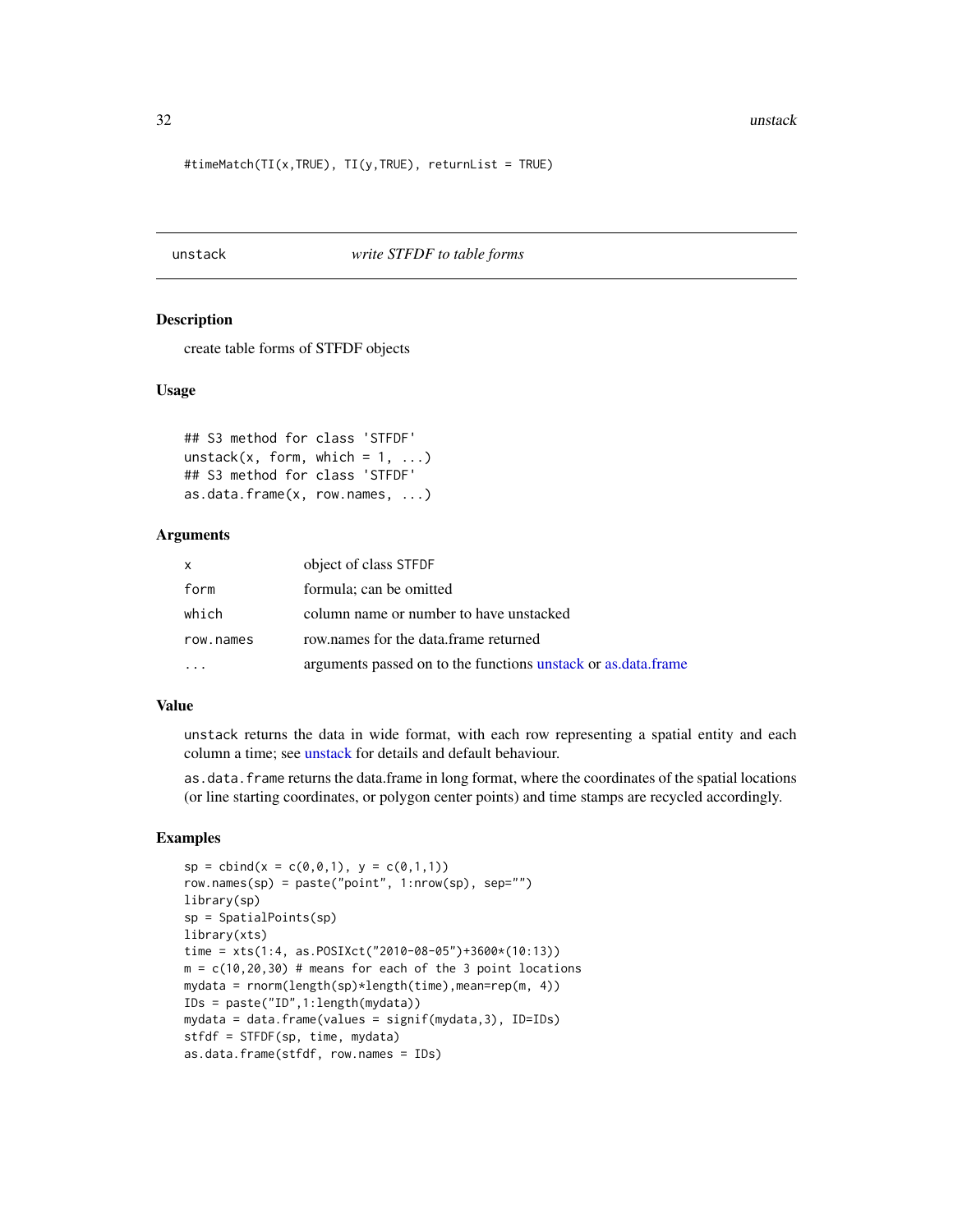$unstack$  33

unstack(stfdf) t(unstack(stfdf)) unstack(stfdf, which = 2)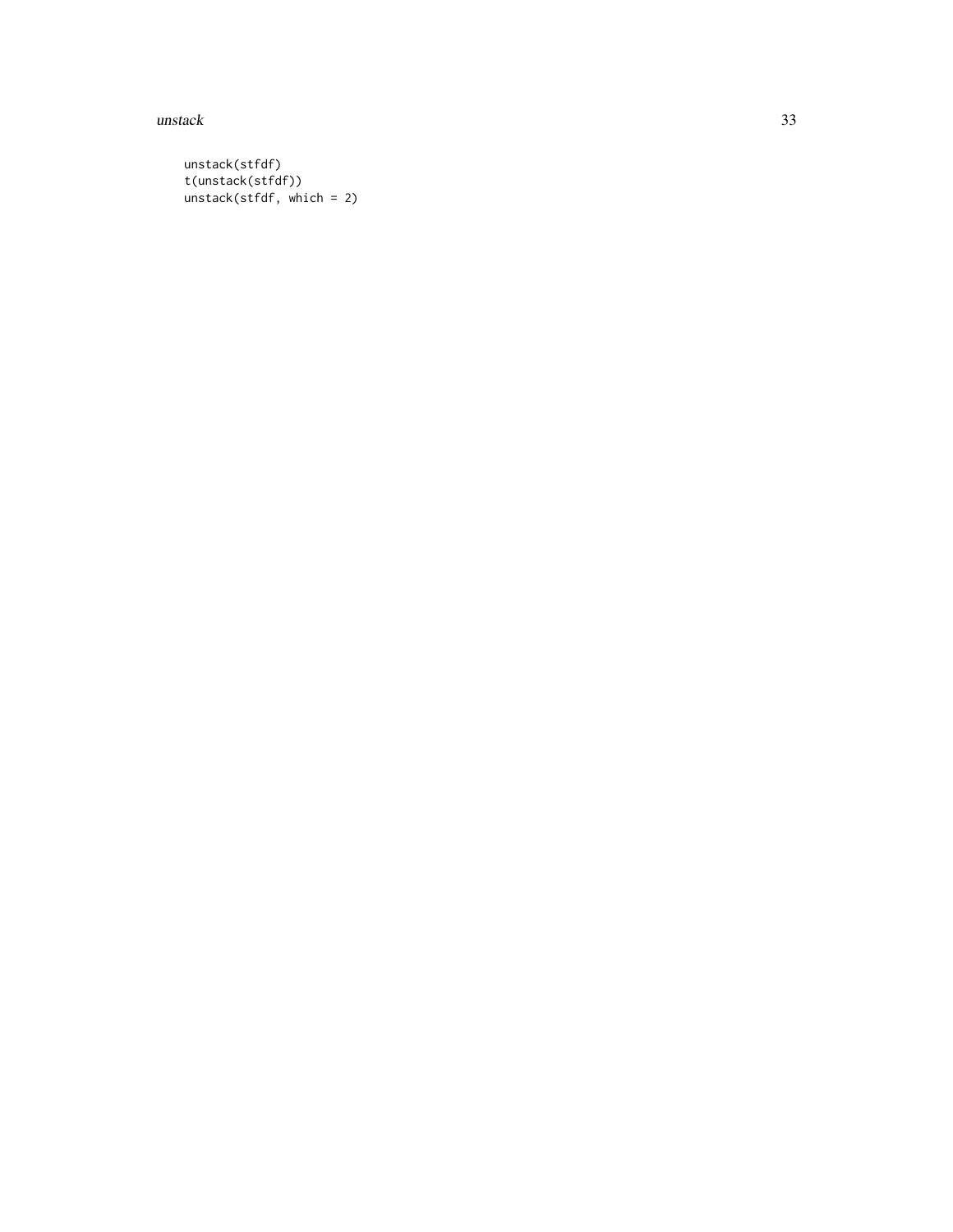# <span id="page-33-0"></span>Index

```
∗Topic classes
    ST-class, 13
    STFDF-class, 18
    STIDF-class, 20
    STSDF-class, 25
    STTDF-class, 27
∗Topic datasets
    air, 2
    fires, 5
∗Topic dplot
    stbox, 15
    stplot, 23
    timeIsInterval, 29
∗Topic manip
    delta, 3
    EOF, 4
    na.locf, 8
    nbMult, 10
    read.tgrass, 12
    stConstruct, 15
    stInteraction, 22
    timeMatch, 30
    unstack, 32
∗Topic methods
    over-methods, 11
[,STF-method (STFDF-class), 18
[,STFDF-method (STFDF-class), 18
[,STI-method (STIDF-class), 20
[,STIDF-method (STIDF-class), 20
[,STS-method (STSDF-class), 25
[,STSDF-method (STSDF-class), 25
[,STT-method (STTDF-class), 27
[,STTDF-method (STTDF-class), 27
[[,ST,ANY,missing-method (ST-class), 13
[[<-,ST,ANY,missing-method (ST-class),
        13
$,ST-method (ST-class), 13
$<-,ST-method (ST-class), 13
```

```
aggregate (over-methods), 11
```
aggregate,ST-method *(*over-methods*)*, [11](#page-10-0) aggregate.zoo, *[11](#page-10-0)* air, [2](#page-1-0) as.data.frame, *[32](#page-31-0)* as.data.frame.STF *(*STFDF-class*)*, [18](#page-17-0) as.data.frame.STFDF *(*unstack*)*, [32](#page-31-0) as.data.frame.STI *(*STIDF-class*)*, [20](#page-19-0) as.data.frame.STIDF *(*STIDF-class*)*, [20](#page-19-0) as.data.frame.STS *(*STSDF-class*)*, [25](#page-24-0) as.data.frame.STSDF *(*STSDF-class*)*, [25](#page-24-0) as.yearmon, *[11](#page-10-0)* as.zoo *(*STFDF-class*)*, [18](#page-17-0) bbox, *[15](#page-14-0)* bbox *(*stbox*)*, [15](#page-14-0) bbox,ST-method *(*stbox*)*, [15](#page-14-0) cbind.ST *(*ST-class*)*, [13](#page-12-0) coerce,ltraj,STTDF-method *(*STTDF-class*)*, [27](#page-26-0) coerce,STFDF,Spatial-method *(*STFDF-class*)*, [18](#page-17-0) coerce,STFDF,xts-method *(*STFDF-class*)*, [18](#page-17-0) coerce,STIDF,STSDF-method *(*STIDF-class*)*, [20](#page-19-0) coerce,STSDF,STFDF-method *(*STSDF-class*)*, [25](#page-24-0) coerce,STSDF,STIDF-method *(*STSDF-class*)*, [25](#page-24-0) coerce,STTDF,ltraj-method *(*STTDF-class*)*, [27](#page-26-0) colMeans, *[22](#page-21-0)* coordinates, *[24](#page-23-0)* cov, *[7](#page-6-0)* CRS-class, *[16](#page-15-0)* dates *(*air*)*, [2](#page-1-0)

DE *(*air*)*, [2](#page-1-0) DE\_NUTS1 *(*air*)*, [2](#page-1-0)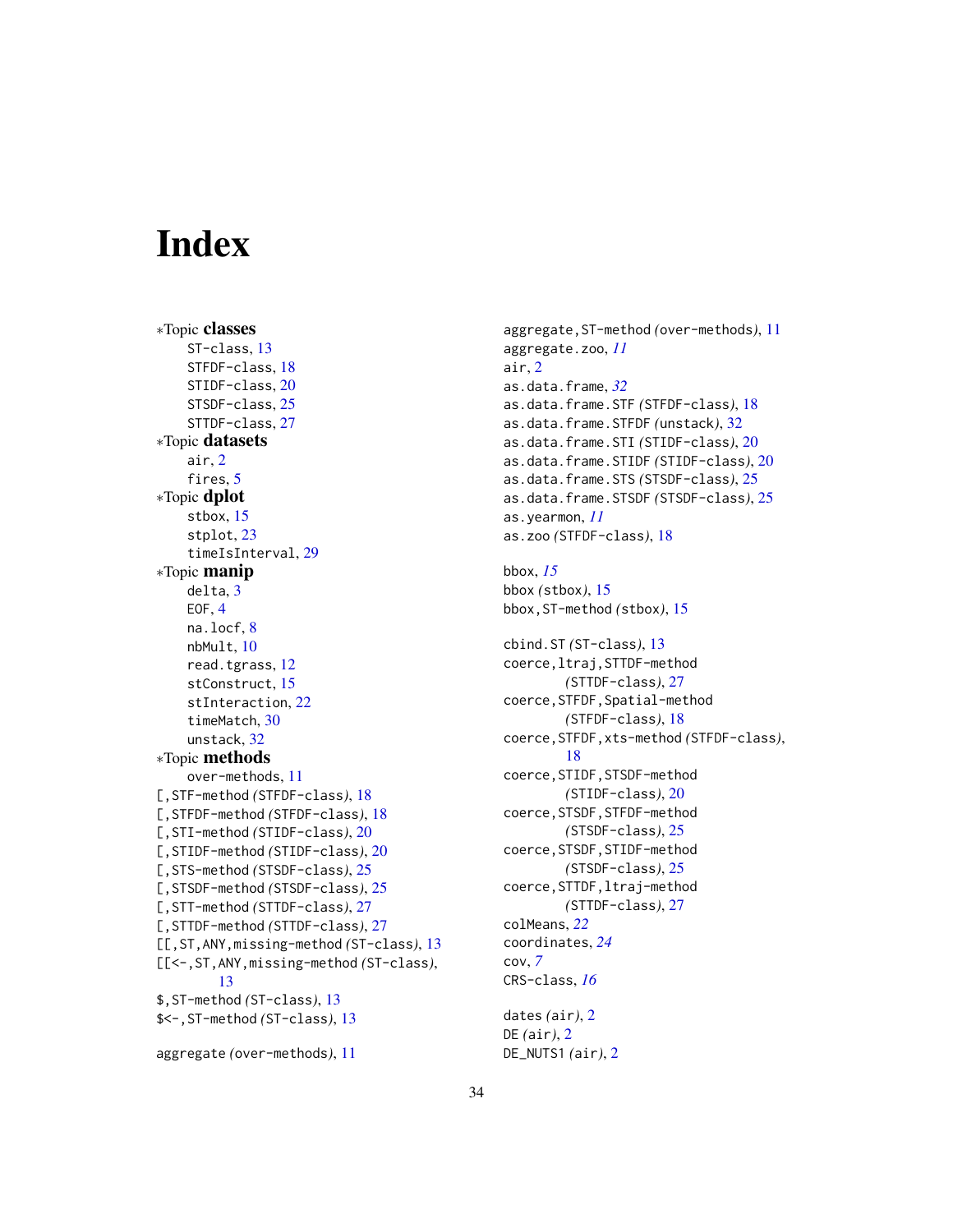#### $I<sub>N</sub>$  and  $I<sub>35</sub>$  and  $I<sub>35</sub>$  and  $I<sub>35</sub>$  and  $I<sub>35</sub>$  and  $I<sub>35</sub>$  and  $I<sub>35</sub>$  and  $I<sub>35</sub>$  and  $I<sub>35</sub>$  and  $I<sub>35</sub>$  and  $I<sub>35</sub>$  and  $I<sub>35</sub>$  and  $I<sub>35</sub>$  and  $I<sub>35</sub>$  and

```
delta, 3, 18, 26
dim.ST (ST-class), 13
EOF, 4
eof (EOF), 4
fires, 5
geometry,ST-method (ST-class), 13
geometry,STFDF-method (STFDF-class), 18
geometry,STI-method (STIDF-class), 20
geometry,STIDF-method (STIDF-class), 20
geometry,STSDF-method (STSDF-class), 25
geometry,STTDF-method (STTDF-class), 27
index (timeMatch), 30
interval_overlap, 30, 31
is.projected,ST-method (ST-class), 13
levelplot, 23
ltraj-class (STTDF-class), 27
MATCH (timeMatch), 30
match, 30
mean, 22
6na.approx, 9
na.approx (na.locf), 8
na.locf, 8, 9
na.omit.STFDF (STFDF-class), 18
na.spline, 9
na.spline (na.locf), 8
nbMult, 10
over, 12, 30, 31
over (over-methods), 11
over,ST,STS-method (over-methods), 11
over,STF,STF-method (over-methods), 11
over,STF,STFDF-method (over-methods), 11
over,STF,STI-method (over-methods), 11
over,STF,STIDF-method (over-methods), 11
over,STF,STS-method (over-methods), 11
over,STF,STSDF-method (over-methods), 11
over,STI,STF-method (over-methods), 11
over,STI,STFDF-method (over-methods), 11
over,STI,STI-method (over-methods), 11
over,STI,STIDF-method (over-methods), 11
over,STI,STS-method (over-methods), 11
over,STI,STSDF-method (over-methods), 11
```

```
over,STS,STF-method (over-methods), 11
over,STS,STFDF-method (over-methods), 11
over,STS,STI-method (over-methods), 11
over,STS,STIDF-method (over-methods), 11
over,STS,STS-method (over-methods), 11
over,STS,STSDF-method (over-methods), 11
over,xts,xts-method (over-methods), 11
over-methods, 11
plot,STF,missing-method (STFDF-class),
         18
plot,STFDF,missing-method
        (STFDF-class), 18
plot,STI,missing-method (STIDF-class),
        20
plot,STS,missing-method (STSDF-class),
        25
plot,STSDF,missing-method
        (STSDF-class), 25
plot,STT,missing-method (STTDF-class),
        27
POSIXct, 21
prcomp, 4, 7
proj4string,ST-method (ST-class), 13
proj4string<-,ST,character-method
        (ST-class), 13
proj4string<-,ST,CRS-method (ST-class),
        13
rbind.STFDF (STFDF-class), 18
rbind.STIDF (STIDF-class), 20
rbind.STSDF (STSDF-class), 25
read.tgrass, 12
rowMeans, 22
rural (air), 2
segPanel (stplot), 23
Spatial, 4, 13, 18, 21, 25
Spatial-class, 16
SpatialPoints, 13
SpatialPolygons, 13
spplot, 24
ST, 18
ST (ST-class), 13
ST-class, 13, 19, 21, 25, 26
stack.STFDF (stplot), 23
stack.STIDF (stplot), 23
stack.STSDF (stplot), 23
```
stations *(*air*)*, [2](#page-1-0)